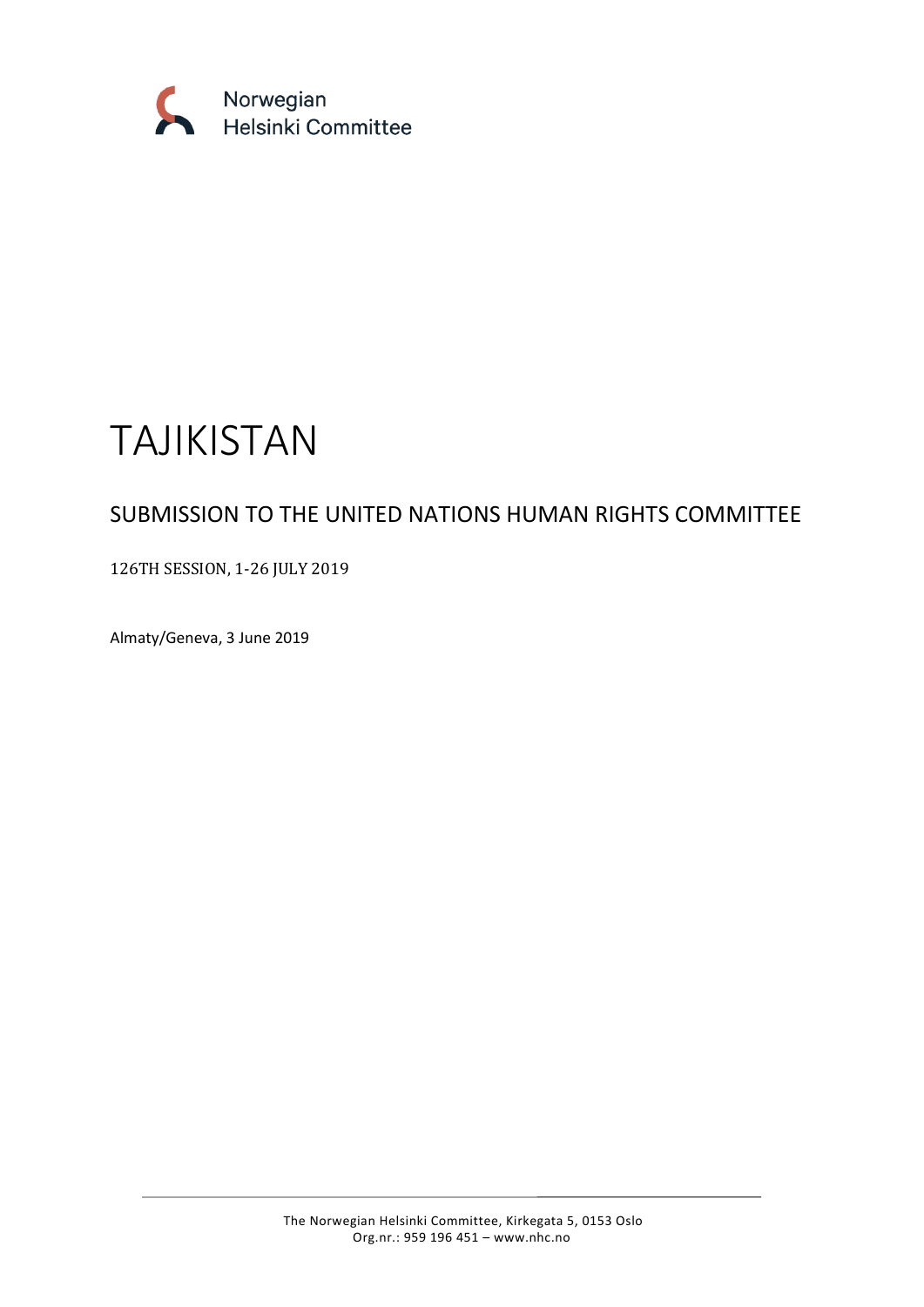#### **1. Executive summary**

In its concluding observations to the second periodic report of Tajikistan in medio 2013, the Human Rights Committee pointed to a range of violations including, among others, illegal return of Tajik citizens from abroad, torture, the lacking independence of the country's courts, harassment of lawyers, lacking respect for freedom of expression and harassment of the political opposition, and urged Tajikistan to foster a culture of political plurality.

In the years since the second periodic report in 2013 the overall human rights situation in Tajikistan has, in the view of the Norwegian Helsinki Committee, gravely deteriorated. Tajikistan has, in a campaign against the political opposition, completely removed the space for political plurality, by outlawing opposition groups, including the country's main opposition party, the Islamic Renaissance Party of Tajikistan (IRPT), and by imprisoning hundreds of opposition members on dubious charges without presenting credible evidence, while harassing family members of the imprisoned and opposition members abroad.

Presenting his preliminary findings upon his country visit to Tajikistan, Special Rapporteur on Freedom of Opinion and Expression, Mr. David Kaye emphasized that "laws, decrees and policies" erode the constitutional right to freedom of expression "undermining the free press and intimidating journalists, limiting citizen access to government information, and blocking critical sources of information on the Internet".

During the current human rights crisis, Tajikistan has continued to harass and persecute lawyers acting as, or seeking to act as, defense counsel to opposition members, including by imprisoning on lengthy terms several lawyers and, in one instance, two sons of one lawyer, in retribution for representing opposition members. The regime has also adopted legislation further limiting the independence of the legal profession. Courts remain controlled by the executive – in cases politically sensitive sentences are prepared prior to proceedings – and function as a tool for the regime to imprison genuine and perceived critics. During the ongoing human rights crisis, torture remains widespread with perpetrators enjoying impunity. The practice of illegal return from abroad – forced return and abductions – has formidably increased in frequency since 2013 with the regime hunting down critics in countries like Russia, Turkey and others.

It is our overall impression that the brutal crackdown on the opposition in Tajikistan was an orchestrated campaign to ensure complete control of political life in the country by President Emomali Rahmon and his circle, intended to establish a regime similar to those of the region that have traditionally been more oppressive than Tajikistan. It is unfortunate that, while neighboring Uzbekistan recently has made considerable progress on pressing human rights issues, Tajikistan has chosen to move in the exact opposite direction.

This alternative report aims to give an overview of the violations summarized above, focused on the elimination of political plurality, and highlights breaches of articles 7, 9, 10, 12, 14, 17, 19, 21, 22, and 25 of the International Covenant on Civil and Political Rights.

**About the Norwegian Helsinki Committee:** The Norwegian Helsinki Committee is a nongovernmental organization established in 1977, with headquarters in Oslo, Norway. The NHC works to promote democratic principles and respect for human rights through monitoring, reporting and support for local initiatives. The NHC opened a Regional Representation in Central Asia in 2006 and is engaged in human rights work in all five republics of the region.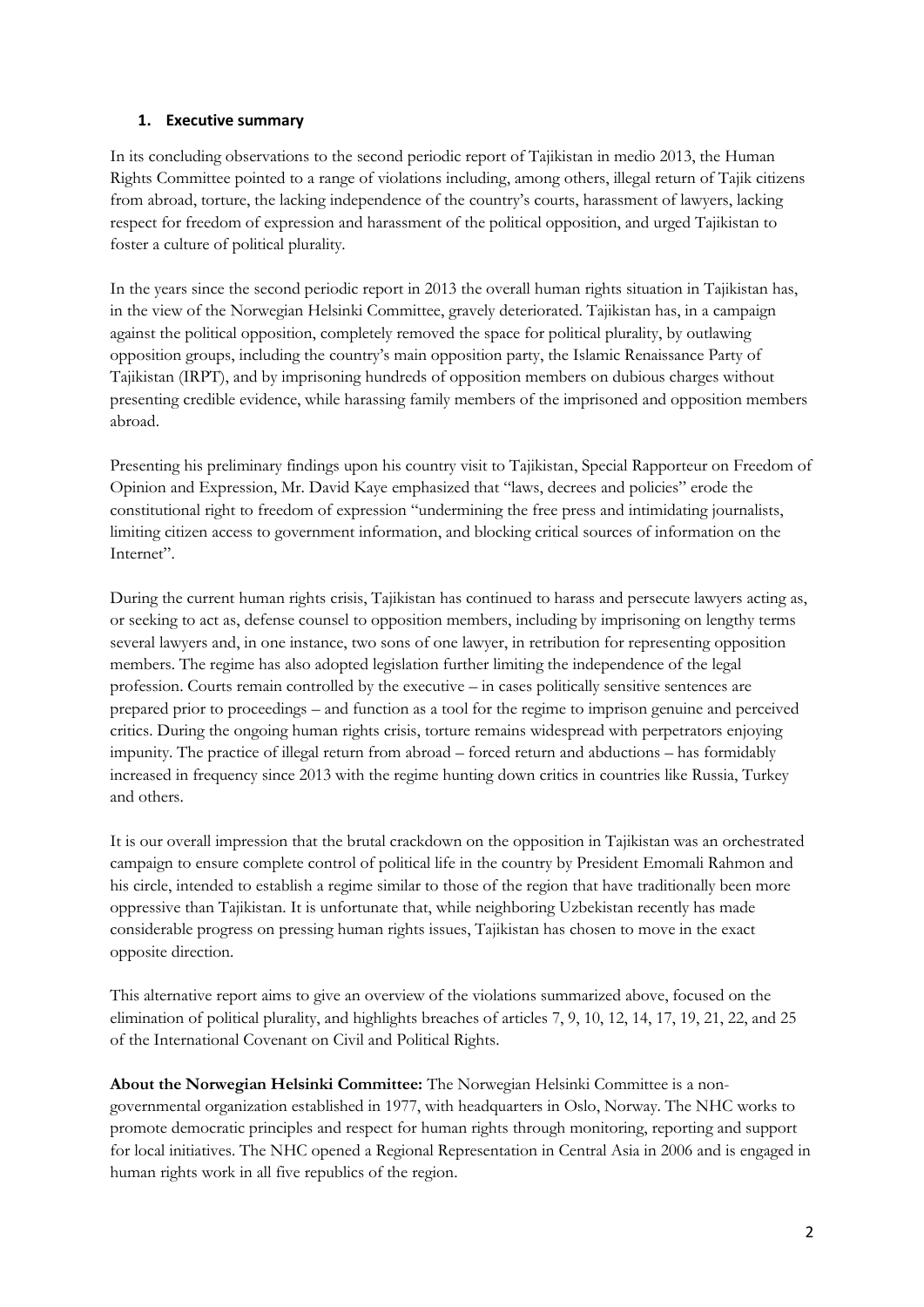The NHC follows developments in Tajikistan closely, and have made numerous statements on pressing human rights issues in the country in recent years, often together with colleagues from other international organizations.

### **2. BACKGROUND – A BRIEF INTRODUCTION TO THE TAJIK OPPOSITION**

Most human rights violations taking place during the current human rights crisis appear to be part of an offensive against all political opposition and dissent, culminating, but not ending, in the 2015 ban of the Islamic Renaissance Party of Tajikistan and the subsequent imprisoning of hundreds of party members. Tajikistan's political opposition has traditionally been, and in exile continues to be, Central Asia's most well-organized opposition, with the IRPT being the driving opposition force. This section gives a brief overview of the history, ideas and political profile of the groups constituting the Tajik political opposition active at the onset of the current human rights crisis, while the next section provides a detailed chronology of the deteriorating human rights situation in the years 2013-2019.

**2.1 The Islamic Renaissance Party of Tajikistan:** The IRPT grew out of a Soviet-era underground movement and was established as a political party in Soviet Tajikistan in 1990, following the creation of an All-Union Islamic Party in Astrakhan, Russia earlier that same year. While Soviet authorities rejected the party registration due to Soviet regulations banning religious movements from participating in politics, the IRPT was successfully registered as a political party in independent Tajikistan in 1991.

During the 1991 presidential elections, the IRPT entered a coalition with another opposition party, the Democratic Party of Tajikistan (DPT), forming an "Islamo-Democrat Coalition" to support a candidate who received some 30% of the votes.

Conflict and regional power struggles in the country led Tajikistan into civil war in 1992, which had cost the lives of 20-60 000 persons and displaced 1.2 million by the time a peace agreement was signed in 1997. The agreement established certain rules for the participation of opposition parties such as the IRPT in the political life of Tajikistan. Among other things, the agreement included provisions that 30% of executive positions should be controlled by the opposition, and the integration of opposition forces into the national military.

The IRPT represents a moderate political Islam, and has held, according to researchers such as Hélène Thibaut, a characteristically mild position on religious issues and "evolved into what today is comparable to some Christian-Democratic parties in Europe".<sup>1</sup> The party has been conscious of supporting the secular character of the state in Tajikistan, and this official position of the party has been repeatedly stated by its leadership in many different contexts. Indeed, the role of the IRPT in averting developments in a more radical religious direction has been frequently noted, as has fears that the current ban on the party could create fertile ground for extremist organizations in Tajikistan.

While elections in the country were never deemed fully democratic by international observers, Tajikistan up until the parliamentary elections in 2015 remained unique in a Central-Asian context that a religiously based opposition party held seats in parliament. While the IRPT, due to unfair elections, never gained more than two seats in the legislature, the party, had around 47 000 members, and enjoyed some degree of support from an estimated quarter of the population.

<sup>1</sup> <https://centralasianist.libsyn.com/end-of-an-era-crackdown-on-the-islamic-renaissance-party-of-tajikistan>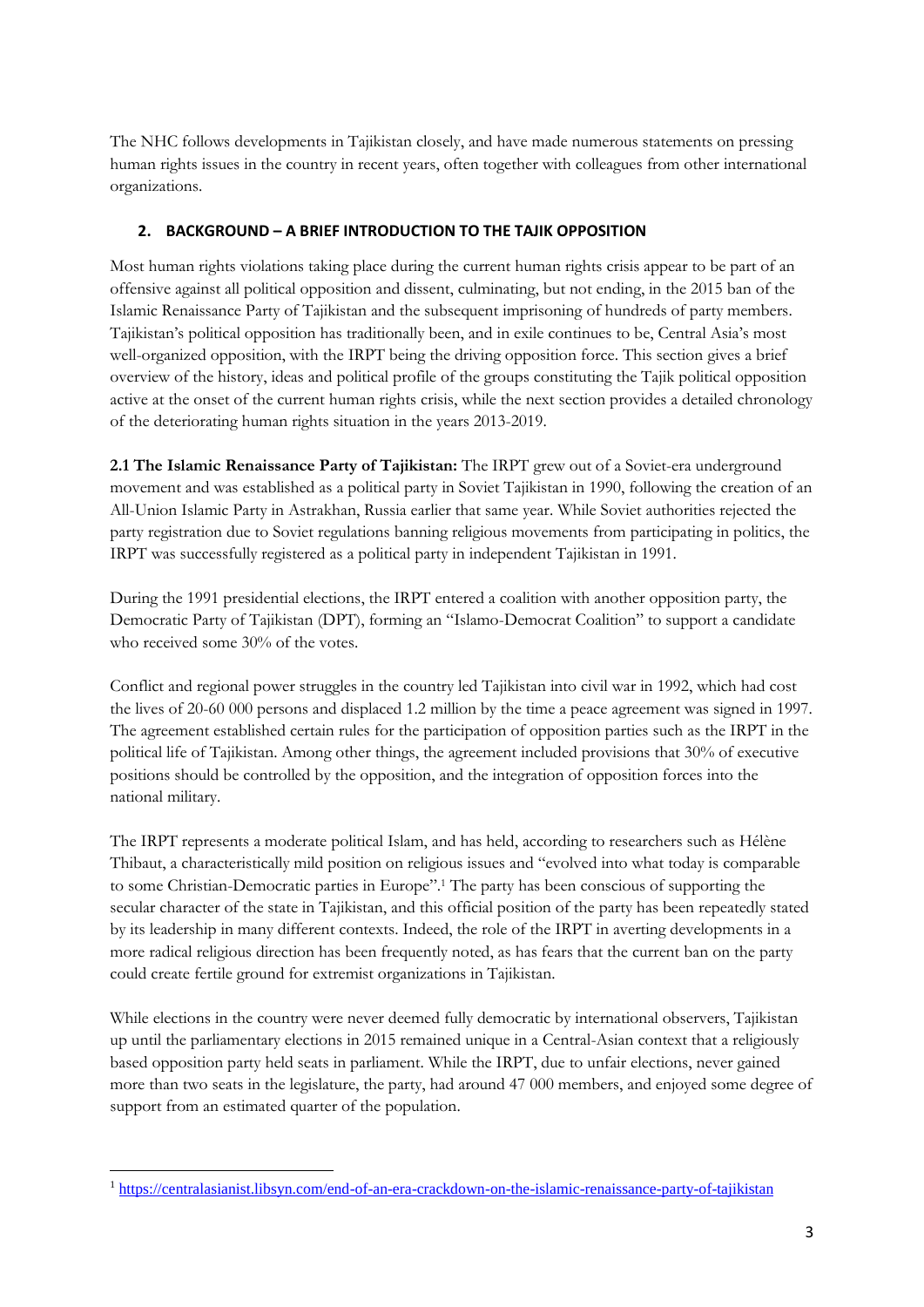Following an alleged coup attempted in August 2015, which authorities without presenting any credible evidence, linked to the party, the IRPT was declared an extremist organization by the Supreme Court and subsequently banned.

**2.2 Group 24:** Other opposition forces in Tajikistan have included the secular movement Group 24, established in Moscow by businessman and opposition leader Umarali Quvvatov in the summer of 2012. According to the movement, the goals of Group 24 are to work towards the establishment of genuine democracy in Tajikistan, including respect for human rights and rule of law and the release of political prisoners. Other priorities are to stimulate economic growth and to uproot corruption. Group 24 is a largely abroad-based movement with few active members inside Tajikistan. The group was declared extremist and banned by the Supreme Court on October 9, 2014, after its leadership called for mass protests in Dushanbe in early October of that same year.

**2.3 Zayd Saidov and the New Tajikistan Party:** In early 2013 former Industry Minister and businessman Zayd Saidov formed a new opposition party, the New Tajikistan Party. The party, centered around Saidov, was intended to promote a business-friendly climate and economic reforms and was based on political centrist thought. In April 2013 Saidov announced the creation of the party as well as his intentions to run in the presidential elections scheduled for November of the same year. Authorities arrested him on May 19, 2013, upon his return from abroad – he was later sentenced to 29 years imprisonment, on a range of trumped-up charges.

**2.4 Social-Democratic Party of Tajikistan**: The Social-Democratic Party of Tajikistan is a small centerleft opposition party formed by former legal advisor to president Rahmon, Rahmatillo Zoirov, in 2003. The party, sometimes referred to as "the party of lawyers" has traditionally drawn its support from intellectuals in Dushanbe, Khujand and the Gorno-Badakhshan region. The party is secular, seeks democratic reforms and has attempted to form a united political opposition to the ruling regime. The Social-Democratic Party has been an active promoter of human rights – several prominent human rights defenders can be found in the party ranks, among them the imprisoned lawyers Shukhrat Kudratov (see 4.2.2) and Buzurgmehr Yorov (see 4.2.4).

# **3. 2013-2016 – A CHRONOLOGY OF EVENTS FROM THE ARREST OF ZAYD SAIDOV THROUGH THE BAN OF THE IRPT**

# **3.1 2013 – Dawn of the current human rights crisis**

Shortly following his April 6, 2013 announcement of the creation of the opposition party New Tajikistan, and his intentions to run in the November 2013 presidential elections, Zayd Saidov received a death threat from an anonymous caller. On April 8 of that same year he was summoned by the Tajik security services and commanded to shelve his political ambitions and plans. On May 19, immediately upon his return from a trip to France, law-enforcement officers arrested him without a warrant.

Authorities later charged him with bigamy, kidnapping, statutory rape, fraud and bribery. On December 25, 2013 he was sentenced to 16 years' imprisonment after the court found him guilty on all charges. Next year, in October 2014 authorities charged him with forgery, abuse of office, embezzlement and tax evasion – in August 2015 a court found him guilty of all charges and added another three years to his sentence.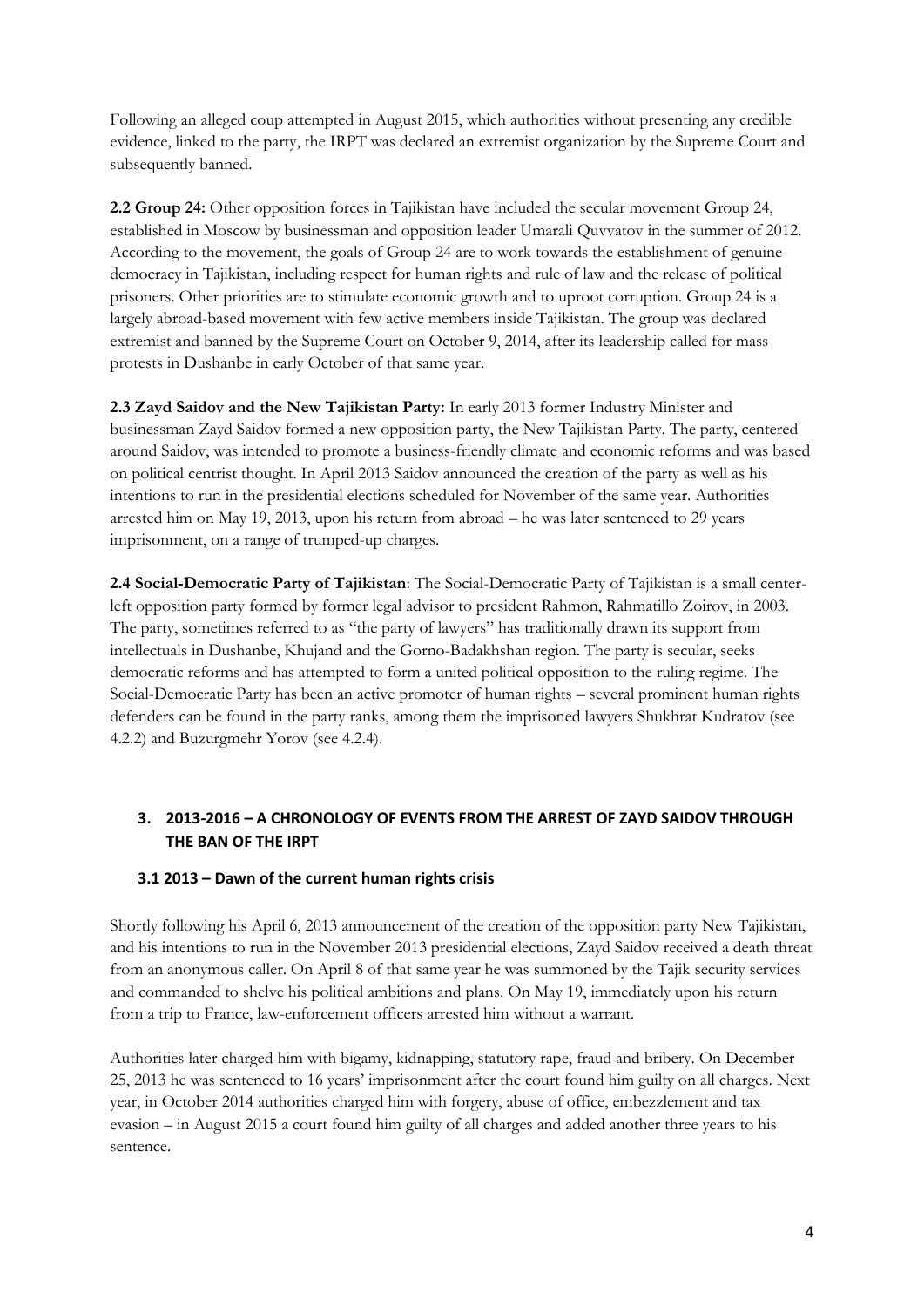On July 16, 2018, the Human Rights Committee issued an opinion stating that Tajikistan has violated Saidov's rights under articles 9(1), 14(1), (2), (3)(b) and (e), 19(2) and 22(1) of the International Covenant on Civil and Political Rights, and called on Tajikistan to "quash Mr. Saidov's conviction, release him, and if necessary, conduct a new trial, in accordance with the principles of fair hearings, presumption of innocence and other procedural safeguards; and provide Mr. Saidov with adequate compensation". The Committee furthermore marked that Tajikistan "is under an obligation to take all steps necessary to prevent similar violations from occurring in the future" – as this alternative report demonstrates, Tajikistan has failed to comply with the opinion issued by the Committee on all points.

As the Committee concluded in 2018, "Mr. Saidov was denied proper access to his lawyers and the ability to communicate with them in private". Indeed, the Tajik authorities not only violated Saidov's rights under the Covenant to proper access to his lawyers, the regime has persecuted and criminally prosecuted Saidov's legal team in retribution for their acting as legal counsel to him. In March 2014 law-enforcement officers arrested Fakhriddin Zokirov, one of Saidov's defense lawyers. He was only released after approximately eight months on the condition that he no longer represent Saidov. Authorities re-arrested Zokirov in August 2015 to release him November of that same year. On July 21, 2014 authorities arrested Shukhrat Kudratov, another of Saidov's lawyers. He was since sentenced to nine years imprisonment (Kudratov was released in winter 2018). In 2016 authorities imprisoned Firuz and Daler Tabarov, in retribution for their father's acting as legal counsel to Saidov (see 4.2.1, 4.2.2 and 4.2.3).

In the view of the Norwegian Helsinki Committee, the harassment, arrest and imprisonment of Saidov (and subsequently his legal team) were clearly an effort to keep Saidov from running in the presidential elections of November 6, 2013, thereby, in addition to the violations of the Covenant cited by the Human Rights Committee in its opinion of July 16, 2018, constituting a violation of Saidov's rights under article 25(b) of the Covenant.

#### **3.2 November 6, 2013 presidential elections**

When the presidential elections took place on November 6 of that same year, president Emomali Rahmon was re-elected with 84% of the popular vote. In its final report on the elections the OSCE/ODIHR concluded that the elections lacked pluralism and genuine choice, and cited "widespread proxy voting, family voting, group voting and ballot box stuffing", as well as lacking safeguards against the misuse of state resources with the result that "the distinction between the state and ruling party was often blurred". The only genuine opposition candidate, Oynihol Bobonazarova, was barred from running in the elections, as what the OSCE/ODIHR refers to as "restrictive candidate registration" prevented her from registering her candidacy (Bobonazarova's supporters collected 202 000 signatures in support of her candidacy, 8000 short of the required 210 000. Government officials reportedly harassed Bobonazarova's supporters, hindering them in their work to collect signatures, while the Electoral Law disqualifies signatures from Tajiks based abroad, thus excluding a formidable part of the Tajik electorate).

#### **3.3 Mounting pressure in run-up to 2015 parliamentary elections**

With the imprisonment of Saidov and the persecution of his defense attorneys, the circumstances surrounding and leading up to the November 6, 2013 presidential elections marked the dawn of Tajikistan's current human rights crisis. In the time leading up to the March 1, 2015 parliamentary elections, the Tajik authorities, in the view of the Norwegian Helsinki Committee, prepared the ground for the ousting from parliament and, ultimately, ban, of the IRPT, as well as cracking down on any and all opposition and dissent.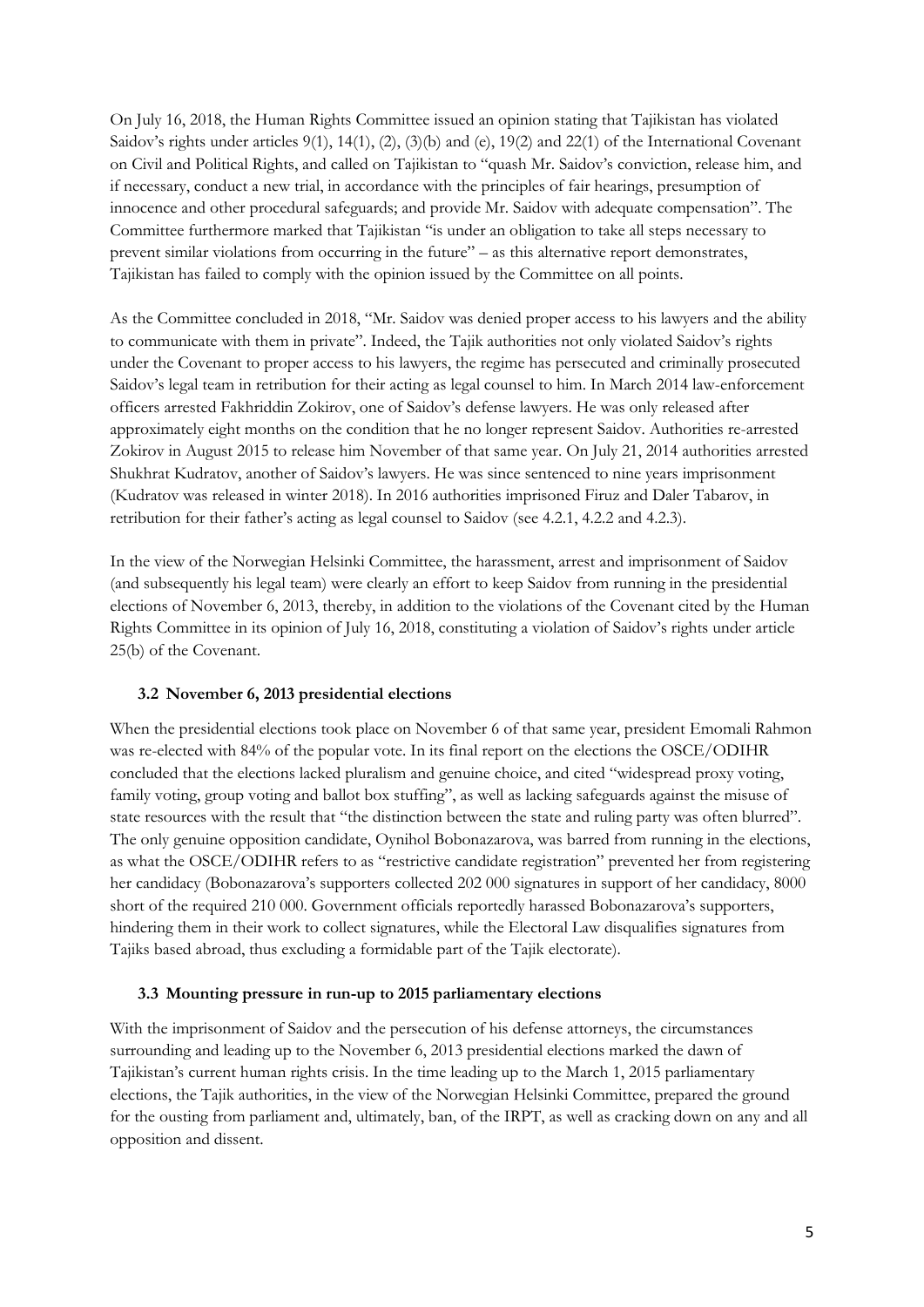**3.3.1 Smearing campaigns**: Already as the IRPT was campaigning ahead of the 2015 parliamentary elections, rumors circulated that authorities were looking to officially ban the party and its activities, and there were signs showing that, at the very least, authorities were not preparing for fair elections. Well ahead of the elections, a smearing campaign against the IRPT was launched, in the view of the Norwegian Helsinki Committee, to help legitimize the ousting of parliament in the elections of the IRPT who up until the election held two seats in parliament.

Already during the fall of 2013 state-run television ran reports that appeared geared to damage the public image of the party. One such report claimed that an IRPT member was responsible for the death of an eight-year old boy. The party denied that the alleged suspect was a member of the IRPT. In February 2014 state-run television claimed that an IRPT member had raped his two step daughters. Again, the party publicly denied that the alleged suspect was a party member. The war in Syria was regularly linked to the IRPT in state media, although the IRPT is a moderate party.

Apart from state media, social media was, in the time leading up to the 2015 elections, regularly an arena used to discredit the IRPT. Typically, content would be published purportedly showing leading IRPT members in intimate situations. On November 19, 2013 a video surfaced on YouTube in which a middleaged woman is shown kissing and having intercourse with a younger man. A narrator claims the video is showing Ghalati Barotova, grandmother of twelve and prominent IRPT member in southern Tajikistan known among her peers as a religiously devout woman. The party and Barotova deny any link between the woman shown in the video and Barotova. Another example of the smearing campaign against the party includes content presented on social media as leaked materials showing IRPT Chairman Muhiddin Kabiri purportedly coaxing a woman to his apartment. Kabiri denied any knowledge of the so-called leaked materials. As of April 2014, several videos were circulated, including by state-owned television, allegedly showing one Asadullo Karimov forcing women to commit sexual acts. Although the party denied that Asadullo Karimov was a party member, the videos linked him to the IRPT.

**3.3.2 Persecution of IRPT members:** On the backdrop of the intensifying smearing campaigns against the IRPT, the authorities lashed out against the party, harassing, detaining, intimidating and torturing party members.

**3.3.2.1 Torture and death of Umedjon Tojiev:** On October 30, 2013 law-enforcement officers in the Sughd region arrested IRPT member Umedjon Tojiev. Following his arrest, he was not allowed to see a lawyer for two weeks. While in police custody, Tojiev was tortured and reportedly subjected to sleep deprivation and electric shocks, while he was denied food and water. Reportedly a plastic bag was placed over his head. Following the torture and other ill-treatment, Tojiev threw himself out of a third-floor window of the police station, breaking both legs and some ribs. His lawyer, Fayzinisso Vokhidova (see 4.2.6), who subsequently gained acces to him, said that Tojiev was carried into the meeting room, himself rendered unable to walk. Vokhidova also said that Tojiev was shaking and crying, claiming he had been forced to falsely incriminate himself. Despite his injuries, Tojiev was sent not to the hospital, but to the Khudzhand penal colony where he reportedly suffered further torture until authorities finally moved him to a hospital where he died from his injuries on January 19, 2014.

**3.3.2.2 Arrests of Saodatsho Adolatov and Abdumannon Sodikov: On** April 15, 2014 lawenforcement personnel arrested two leading members of the IRPT. Saodatsho Adolatov, regional head of the IRPT in Badakhshan was arrested and later charged under article 189 of the Criminal Code (incitement of national, racial, ethnic or racial discord) and subsequently sentenced to five years' imprisonment on the same charges. Then 40-year old Adolatov had led the IRPT branch in Badakhshan since his predecessor was killed in 2013. On April 15, 2014 authorities also arrested Abdumannon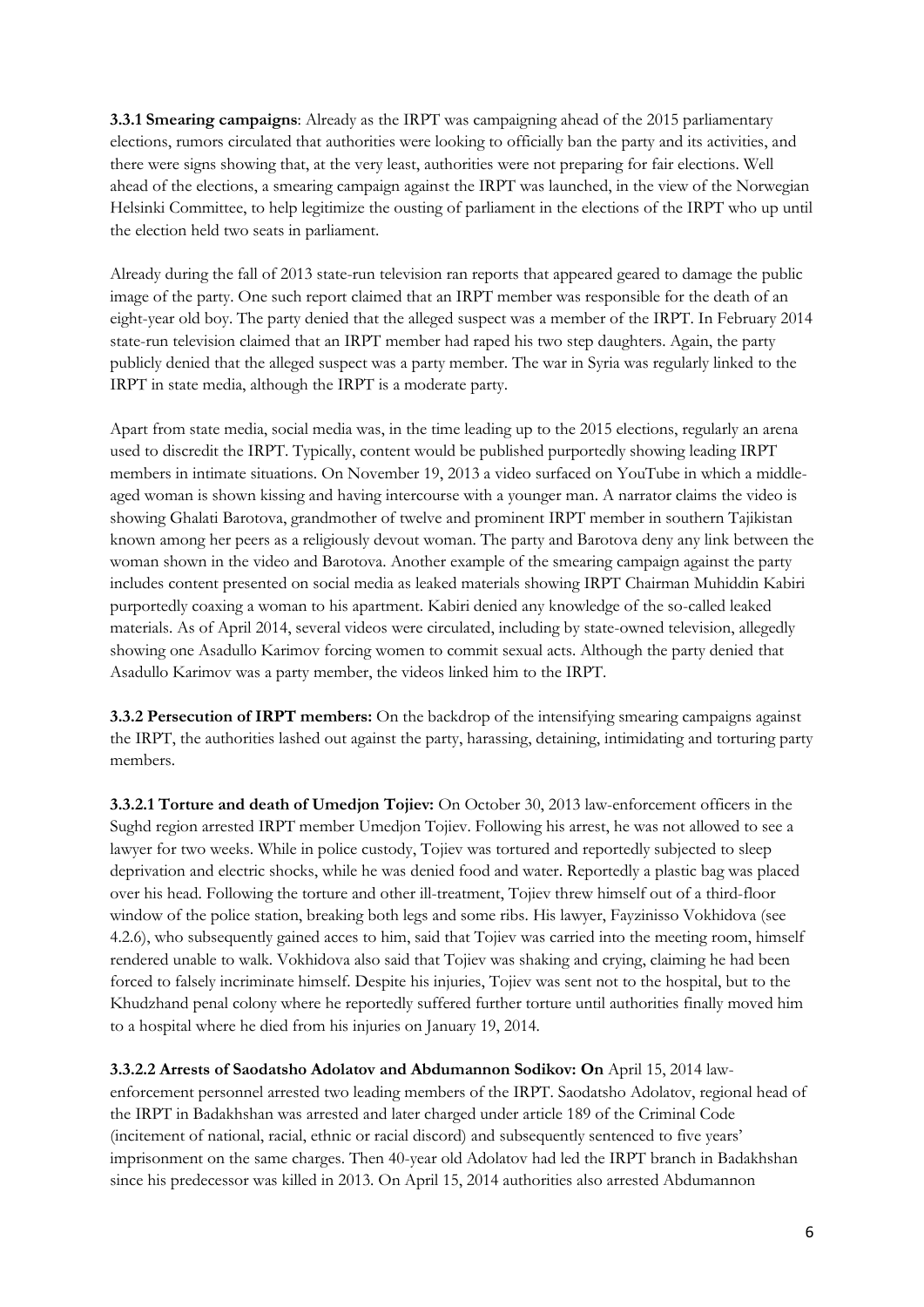Sodikov, a leading figure of the IRPT Isfara branch, and charged him with bribery. He was released in 2017.

**3.3.2.3 Attack on IRPT meeting:** Around two weeks after the arrests of Adolatov and Sodikov, in late April 2014, a mob descended upon and attacked an IRPT meeting in southeastern Badakhshan, injuring a number of peaceful IRPT activists.

**3.3.3 Crackdown on other opposition groups:** While the time ahead of the March 1, 2015 elections saw a mounting pressure on IRPT, other opposition groups, including Group 24, Youth for the Revival of Tajikistan and the Social-Democratic Party of Tajikistan, also founds themselves in the regime's crosshairs.

**3.3.3.1 Extremist designation and ban of Group 24:** In October 2014, the secular opposition movement Group 24, with its leadership at the time based in Turkey, called for public protests in Tajikistan – the group called on supporters and sympathizers to peacefully demonstrate against the regime on the streets of Dushanbe on October 10 of that same year. The regime reacted swiftly and blocked hundreds of websites and shut down SMS services for several days. On October 9, the Supreme Court declared Group 24 "extremist" and banned the group. A heavy law-enforcement presence prevented any attempts at peaceful assembly on the day of the planned protest. Authorities publicly accused the movement of plotting a coup, causing mass disorder and spreading extremist materials. Subsequently authorities arrested several individuals on accusations of Group 24 membership and would in the following months seek the extradition from abroad of others.

**3.3.3.2 Assault on, and forced return of Maksud Ibragimov:** Also, in October 2014, law-enforcement personnel in Moscow, Russia detained Maksud Ibragimov pursuant to an extradition request from Tajikistan. Ibragimov was then the leader of the mainly Moscow-based opposition group Youth for the Revival of Tajikistan. Russian legislation blocks extradition of Russian citizens and Ibragimov, being at the time a dual citizen of the Russian Federation, was released shortly after his detention. Next month, in November 2014, unknown assailants assaulted Ibragimov and inflicted six stab wounds upon him. Ibragimov survived the attack, and on January 20, was detained by officers from Moscow's Preobrazhenskaya district. They took him to a police station and told him to write a statement about the attack. Immediately upon his leaving the police station, several unknown persons kidnapped him and drove him to the airport. He later resurfaced in Tajikistan where he was arrested. On July 24, 2015 a Dushanbe court sentenced him to 17 years' imprisonment after he was found guilty on extremism charges.

**3.3.3.3 Disappearance of Nematullo Kurbonov:** On or around October 10, 2014 Nematullo Kurbonov, an activist with Youth for the Revival of Tajikistan, disappeared after returning from Russia to Tajikistan. According to information available to the Norwegian Helsinki Committee authorities charged him under article 307 of the Criminal Code.

**3.3.3.4 Detention of Abdurakhim Vosiev:** On November 12, 2014 the Moscow police detained Youth for the Revival of Tajikistan activist Abbdurakhim Vosiev, following an extradition request from Tajikistan. Tajik authorities charged him with extremism in retaliation for his participating in the peaceful demonstrations organized by Youth for the Revival of Tajikistan on the territory of the Russian Federation. He was released following twelve months' detention.

**3.3.3.5 Detention of Sokhinbazar Abdunazarov and Mukrobon Sattorov:** In December 2014 Russian migration officials detained Youth for the Revival of Tajikistan activists Sokhibnazar Abdunazarov and Mukrobon Sattarov pursuant to a Tajik extradition request detailing charges under article 307 of the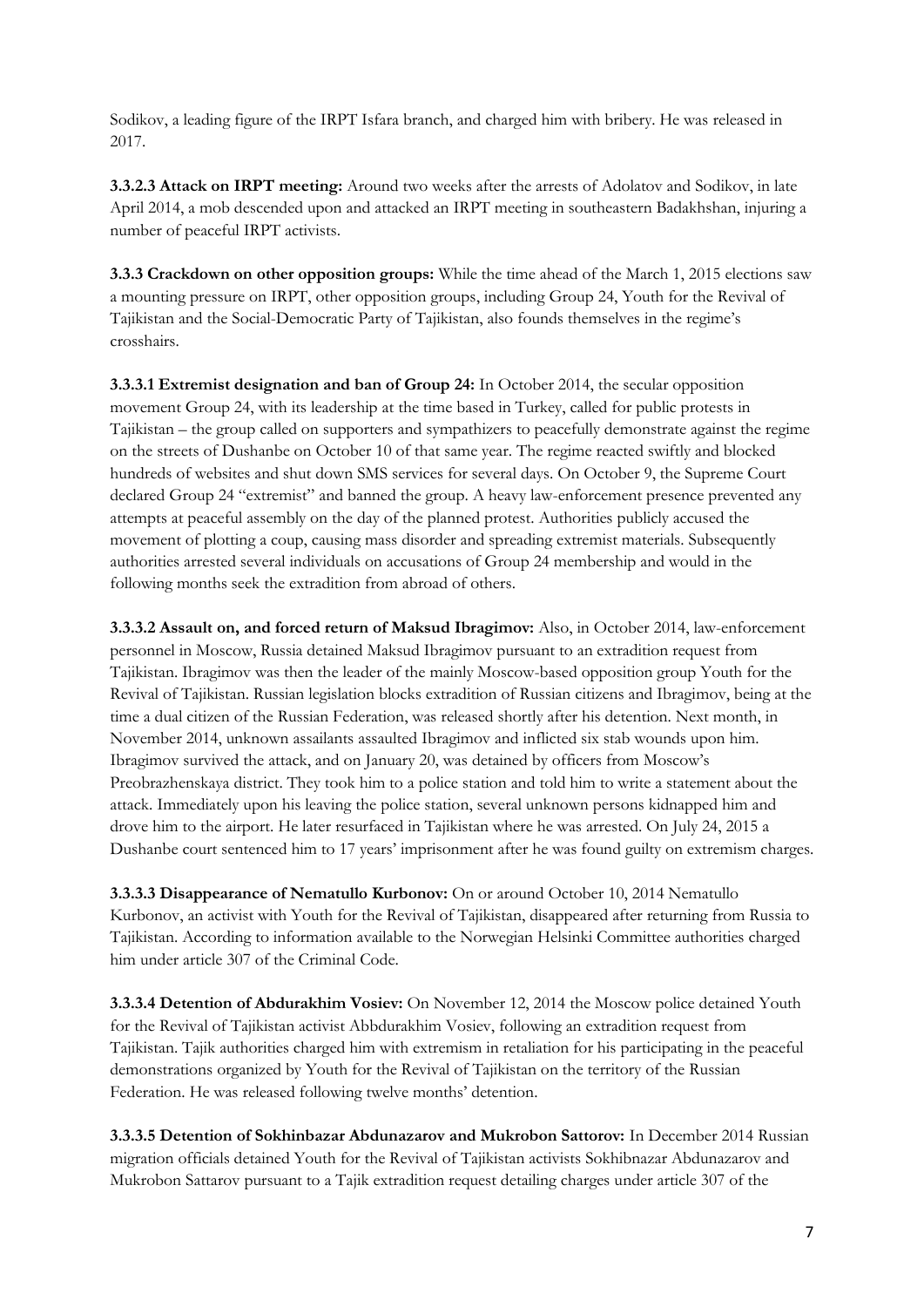Criminal Code. Russian authorities released the two on January 21, 2016 only to re-arrest them within days, ostensibly for violating migration regulations.

**3.3.3.6 Detention of Oyatullo Gilyaev and Roziya Abdurakhmonova**: Also, in December 2014, Russian migration officials detained Youth for the Revival of Tajikistan activists Oyatullo Gilyaev and Roziya Abdurakhmonova following their participating in peaceful demonstrations in Russia.

**3.3.3.7 Detention of Firdavs Sohibnazarov:** On February 4, 2015, less than a month ahead of the parliamentary elections, authorities detained Firdavs Sohibnazarov, the local leader of the Social Democratic Party in the southern Huruson district. Sohibnazarov was detained on embezzlement charges purportedly related to the disappearance of some USD 43 000 from a bank where he was employed earlier, and subsequently sent to a detention center in Kurgonteppa. Authorities informed him that he was barred from running in the upcoming parliamentary elections as he was under investigation.

#### **3.4 March 1, 2015 parliamentary elections**

Following a pre-election period characterized by smearing campaigns against and attacks on the political opposition, the elections on March 1, 2015 resulted with the ousting from parliament of the IRPT who had prior to the election held two seats in parliament. In its final report the OSCE/ODIHR concluded that "the election campaign took place in a controlled environment, amid arrests of opposition politicians, candidates and election officials. Possibilities for parties and candidates to hold meetings, distribute materials, and access media, were restricted by the legal framework as well as decision of local government bodies and election commissions. The distinction between the ruling PDPT and the state was often blurred, contrary to OSCE commitments. The OSCE/ODIHR EOM received credible reports of harassment and obstruction of opposition parties, as well as pressure on voters<sup>2"</sup>.

#### **3.5 Crackdown intensifies after elections**

After the March 1, 2015 elections, the political climate in Tajikistan hardened further. Opposition members, activists, news media etc. all felt the pressure intensifying – several opposition figures went into self-imposed exile in spring and summer 2015 while rumors gained traction that authorities were preparing to ban the IRPT. In the months following the elections, opposition leader Umarali Kuvvatov was executed in Istanbul while authorities imprisoned numerous opposition members.

**3.5.1 Murder of Umarali Kuvvatov**: Just four days after the elections while the world's attention was still turned towards the February 27 murder of Russian opposition leader Boris Nemtsov, Group 24 leader Umarali Kuvvatov was poisoned and then executed with a lethal shot to the head<sup>3</sup> in front of his wife and children on an Istanbul street following lengthy efforts by Tajik authorities to have him extradited from abroad.

Kuvvatov left Tajikistan for Russia in 2012 where he made frequent televised appearances directing fierce criticism towards president Rahmon and the Tajik regime. Drawing public attention to himself and having gained a certain mass of followers, Kuvvatov feared that Russian authorities may extradite him to Tajikistan leading him to relocate to Dubai in 2012. In December 2012, authorities in Dubai detained Kuvvatov pursuant to an extradition request from Tajikistan. United Arab Emirates released Kuvvatov after ten monts' detention, and he relocated to Kazakhstan before seeking refuge in Kyrgyzstan. Claiming that Tajik authorities attempted to kidnap him in both Kazakhstan and Kyrgyzstan, Kuvvatov fled to

 $\overline{a}$ <sup>2</sup> <https://www.osce.org/odihr/elections/tajikistan/158081?download=true>

<sup>3</sup> <https://www.nhc.no/nhc-condemns-murder-of-tajik-opposition-leader/>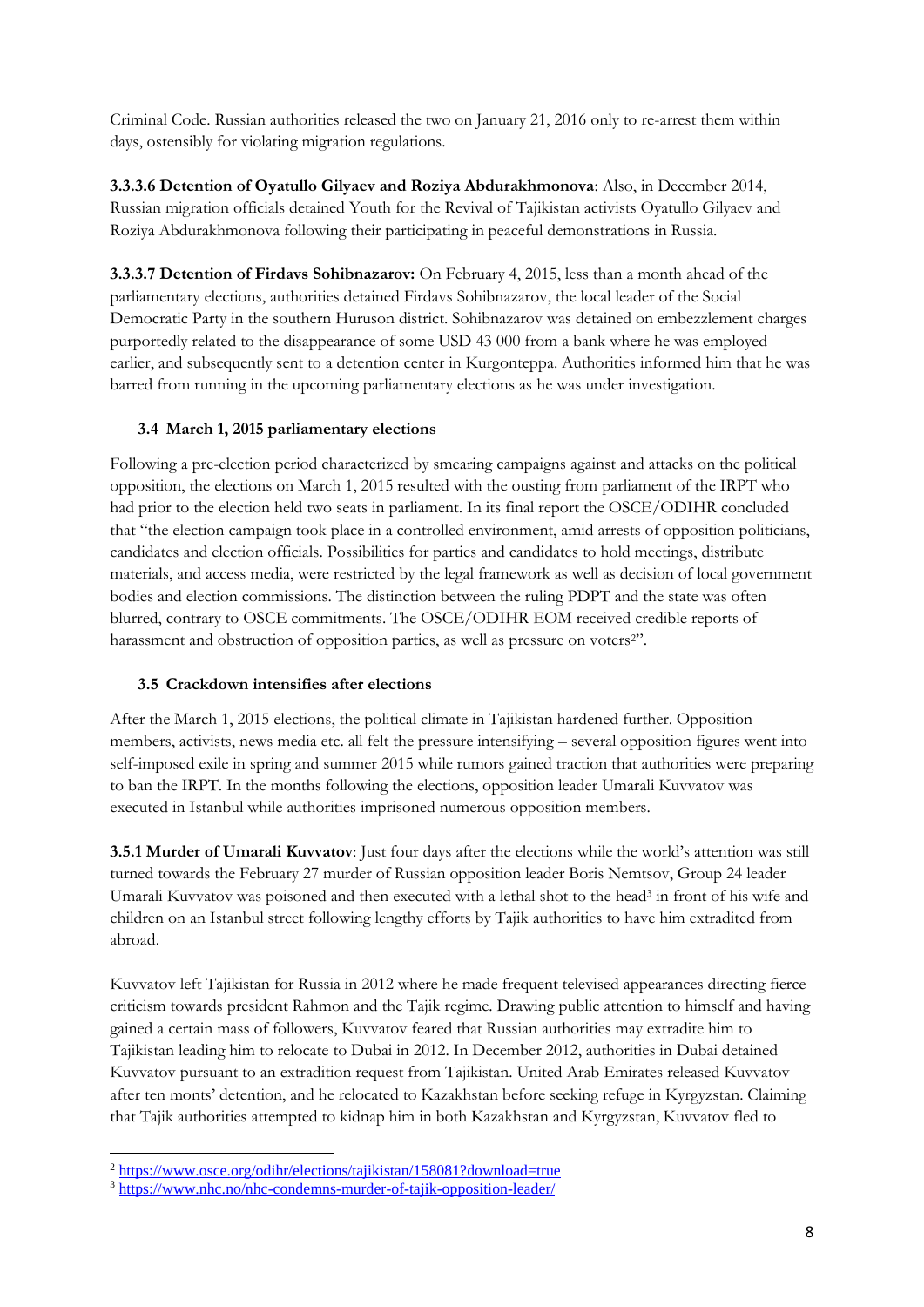Turkey where he applied for asylum with the United Nations refugee agency. In December 14, police in Istanbul detained Kuvvatov for alleged visa violations. In January 2015 Tajikistan sent an extradition request detailing charges of extremism, fraud and of taking a hostage. Turkish authorities released Kuvvatov on February 3 of that same year.

On March 5, a Tajik citizen residing in Istanbul invited Kuvvatov with family to dinner. Shortly after the meal the family felt ill and got up to leave. Once on the street an unknown attacker executed Kuvvatov with a shot to the back of his head, with Kuvvatov's wife and two young sons as witnesses. Following the murder of Kuvvatov, his wife and children were hospitalized and diagnosed with food poisoning. The Istanbul-based Council of Forensic Medicine confirmed that clozapine – a drug used to treat schizophrenia – was found in Kuvvatov's blood, supporting the family's claims that they were poisoned during dinner.

**3.5.2 Imprisonment of Umedjon Salikhov:** On March 4, 2015 Umedjon Salikhov was sentenced to 17 years and six months imprisonment after a court in Dushanbe found him guilty on various extremism charges. Salikhov, based in Russia, was pressured to return to Tajikistan in October 2014 when Tajik security services threatened to prosecute his relatives. Accused of Group 24 membership, Salikhov denied any connection to the group.

**3.5.3 Imprisonment of Firdavs Mukhiddinov and Farhov Karimov:** On March 14, 2015 a Dushanbe court sentenced Firdavs Mukhiddinov and Farhod Karimov to 16 years and six months imprisonment on various extremism charges. Karimov, denying Group 24 membership, confessed only to having an insulting photograph of president Rahmon on his computer, while Mukhiddin had participated in one demonstration in Novosibirsk organized by Group 24.

**3.5.4 Imprisonment of Mukhammadrizoi Shamzoda, Makhmadali Jobirov Shamshullo Rakhimov, Ilhomiddin Aliev and Ilhomiddin Allanazarov:** On April 8, 2015 Mukhammadrizoi Shamzoda and Makhmadali Jobirov were sentenced to three years and six months' imprisonment for their alleged activities in Group 24. The same year authorities furthermore imprisoned Group 24 activists Shamshullo Rakhimov (eight years and six months), Ilhomiddin Aliev (three years) and Ilhomiddin Allanazarov (three years) for alleged Group 24-related actitivies.

**3.5.5 Disappearance of Ekhson Odinaev:** On May 19, 2015 Ekhson Odinaev left his apartment in Russia never to be seen again. At the time of his disappearance he was a young blogger known for his critical views of the Tajik government. He was also a member of both Group 24 and Youth for the Revival of Tajikistan. Prior to his disappearance Tajik authorities had declared him wanted for cybercrimes.

**3.5.6 Detention of Shabnam Khudoydodova:** On July 15, 2015 Belarusian authorities detained Group 24-member Shabnam Khudoydodova after Polish border guards denied her entry onto the territory of Poland. She was released after eight months' detention in Belarus following an international campaign to set her free.

**3.5.7 Detention of Sobir Valiev:** On August 11, 2015 police in Chisinau, Moldova detained Group 24 deputy leader Sobir Valiev at the request of Tajik authorities who sought his extradition on charges of extremism. Following pressure from international rights groups, Moldovan authorities released him after two months.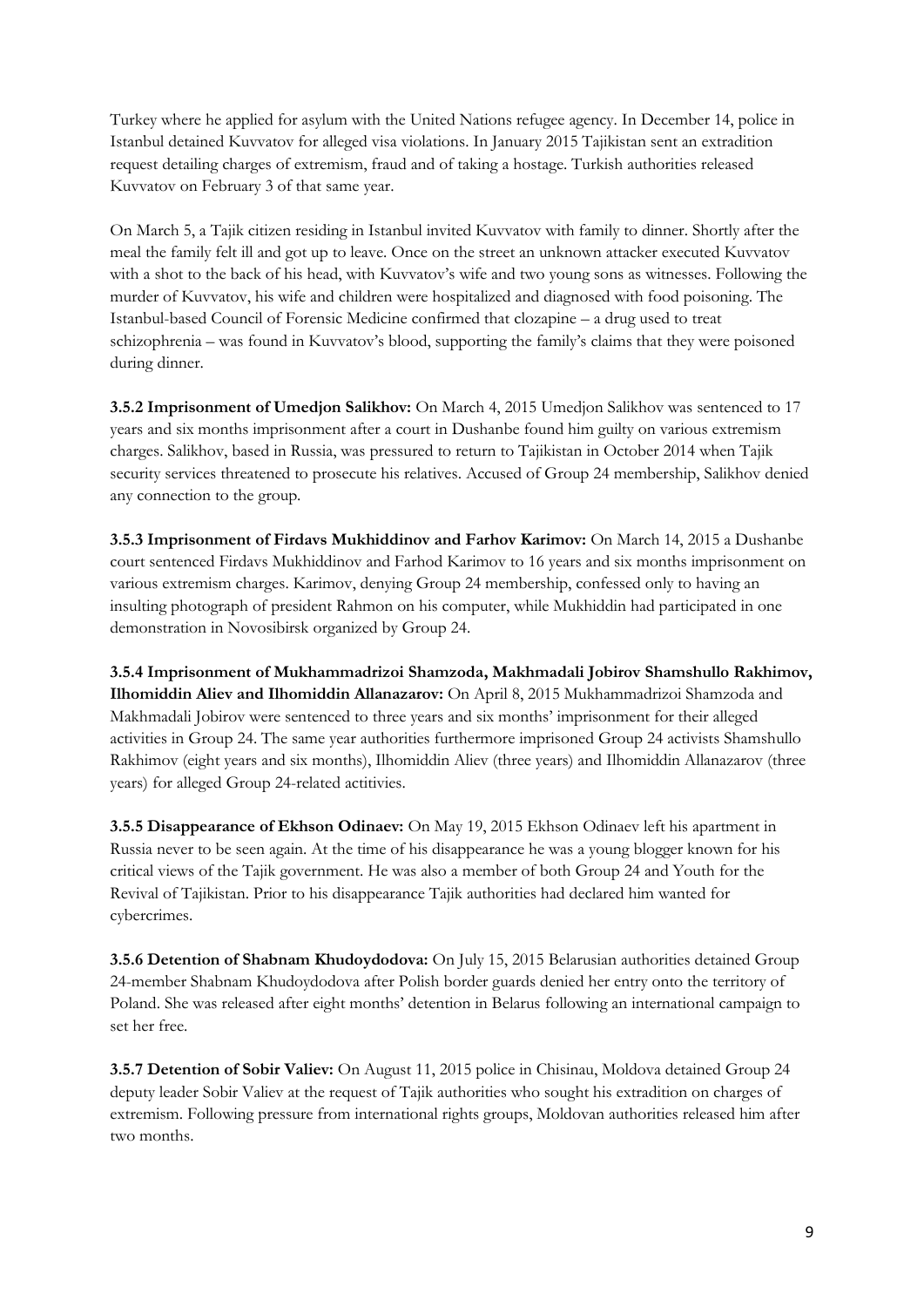**3.5.8 IRPT status revoked**: On August 28, 2015, the Ministry of Justice revoked the IRPT's status as a national party on formal grounds that national parties are required to have primary party organizations in "most towns and districts", requirements the IRPT, according to the Ministry of Justice, failed to comply with.

# **3.6 Events of September 4, 2015 – alleged coup attempt**

On the morning of September 4, 2015 violent clashes took place between government forces and militants loyal to deputy defense minister Abduhalim Nazarzoda, when fighters attacked police checkpoints in Vakhdat and Dushanbe. 14 law-enforcement officers and 25 militants were killed in the clashes. The authorities claimed the violent events were an attempted coup carried out by Nazarzoda on the direct orders of IRPT chairman Mukhiddin Kabiri, but never presented any credible evidence of either an attempted coup or any link between the violent events and the IRPT. Following the events, the European Union issued a statement saying it was "deeply troubled by the Tajik Government's association of these events with the IRPT"<sup>4</sup> .

In an article published on September 23, 2015, Tajikistan researcher Dr. Edward Lemon presents an alternative narrative: "Nazarzoda himself has given a different version of events. On September 3, he lost his job for forging documents. According to a statement released by his supporters on September 6, the regime plotted to remove Nazarzoda for refusing to agree with the recent banning of the IRPT. When he heard that he was going to be targeted, he assembled supporters and decided to fight his way out"<sup>5</sup>. However, verifiable information about the true nature of the events is not publicly available, as Special Rapporteur David Kaye remarked "the events themselves are shrouded in mystery and extremely limited public information of independent confirmation"<sup>6</sup> . The Norwegian Helsinki Committee is of the view that the government sought to limit information on the events in order to control the narrative in a bid to pin the events on the IRPT and legitimize an intensified crackdown on the party.

# **3.7 Aftermath of alleged coup attempt**

In the aftermath of the September 4 events, authorities enforced the narrative of the IRPT as an extremist and terrorist group responsible for the violence, paving the way for a definite crackdown on the party, as laws regarding extremism and terrorism in Tajikistan remain vague. As Special Rapporteur Mr. David Kaye pointed out "the counter-terrorism and extremism laws do not sufficiently define 'extremism' or 'terrorism', investing broad discretion to the Prosecutor General"7.

**3.7.1 Extremist/terrorist designation and ban of IRPT:** Under this pretext, authorities started massarresting IRPT members, including 13 leading members, on September 16. On September 17, the Prosecutor General issued a statement stating that the IRPT members had been arrested to prevent new terrorist acts and further pinning the September 4 events on the party. On September 22, the Prosecutor General submitted a request to the Supreme Court to declare the party an extremist and terrorist organization, and to ban it. Although court proceedings against the IRPT leadership for alleged involvement in the violent events would not commence until the following year, the Supreme Court on September 29, 2015 concluded that "for the purpose of seizing and thus preserving power and overthrowing the constitutional order in the Republic of Tajikistan, which is contrary to the Constitution of the Republic of Tajikistan, Mukhiddin Kabiri and other members of the Supreme Management of the

 $\overline{a}$ <sup>4</sup> <https://www.osce.org/pc/197851?download=true>

<sup>5</sup> [https://www.cacianalyst.org/publications/analytical-articles/item/13279-violence-in-tajikistan-emerges-from](https://www.cacianalyst.org/publications/analytical-articles/item/13279-violence-in-tajikistan-emerges-from-within-the-state.html)[within-the-state.html](https://www.cacianalyst.org/publications/analytical-articles/item/13279-violence-in-tajikistan-emerges-from-within-the-state.html)

<sup>6</sup> <https://www.ohchr.org/EN/NewsEvents/Pages/DisplayNews.aspx?NewsID=17193&LangID=E>

<sup>7</sup> <https://www.ohchr.org/EN/NewsEvents/Pages/DisplayNews.aspx?NewsID=17193&LangID=E>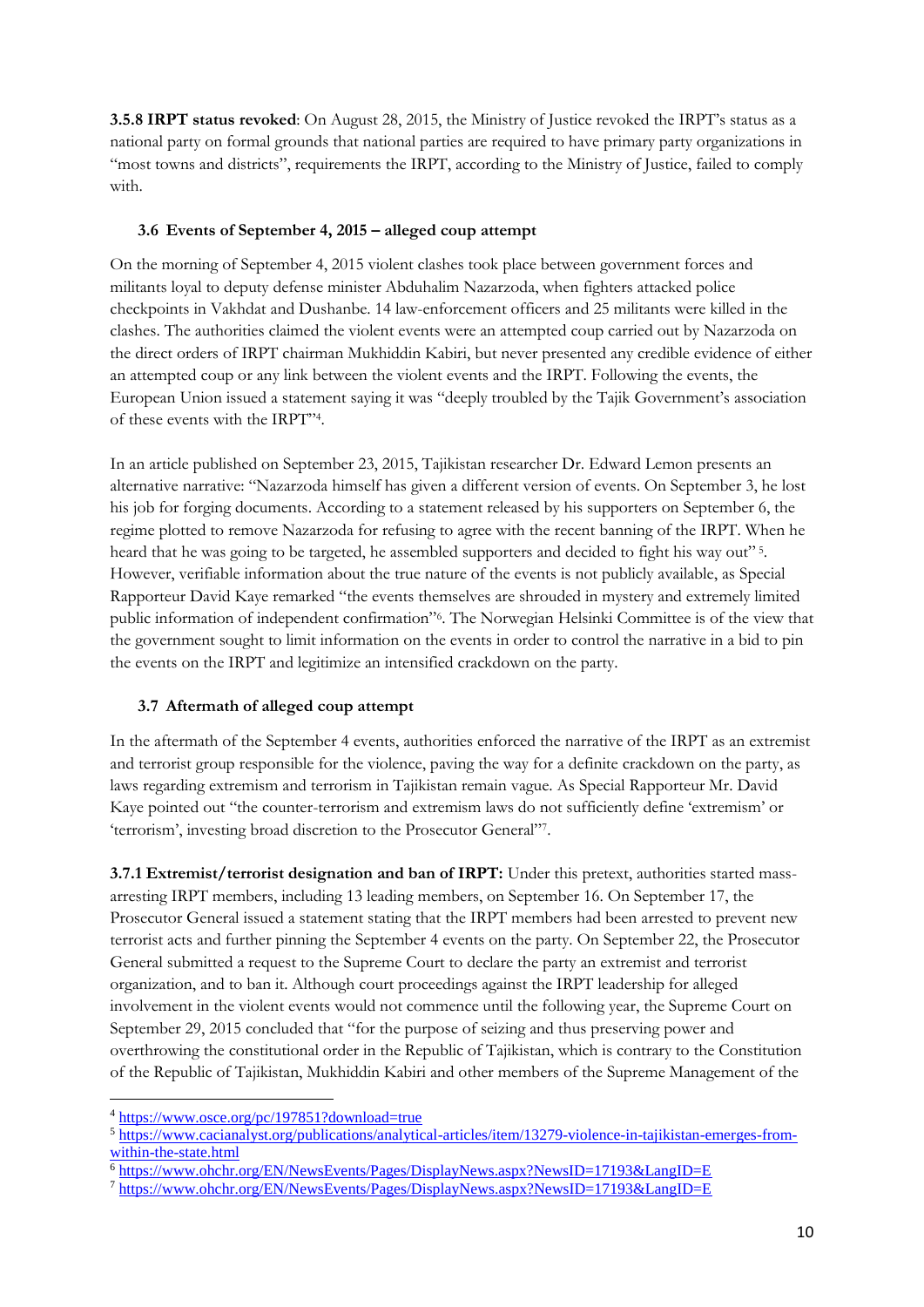IRPT, in preliminary agreement with former deputy Minister of Defense Nazarzoda Abdukhalim Mirzo, created more than 20 criminal groups consisting of former military opposition members that included 15- 30 person" and thus declared the IRPT an extremist and terrorist organization, and subsequently banned the party, the party newspaper Najot, ordered the closure of the party' website and prohibited the import and distribution of the party's audio and video recordings, newspapers, literature and party flyers.

**3.7.2 Arrest, torture and imprisonment of Mahmadali Hayit**: Among those 13 IRPT leaders arrested in September 2015 was IRPT deputy chairman Mahmadali Hayit. He was reportedly tortured at the hands of the security services following his arrest. Two years prior to his arrest, in April 2013, Hayit was hospitalized after two unknown attackers brutally beat him outside his home after he returned home from an IRPT meeting. On June 2, 2016 the Tajik Supreme Court found him guilty on charges of attempting to overthrow the government and sentenced him to life in prison. The court proceedings were deeply flawed, and the prosecution did not present any credible evidence linking Hayit or any of his co-defendants to the September 4 events.

When his wife visited him in prison on March 9, 2019 Hayit showed her injuries on his forehead and stomach, which he told her were caused by prison officials beating him. Hayit, suffering from liver and kidney problems, told his wife that prison officials have regularly beat him during his three-year imprisonment, and that he is kept in a tiny, dirty cell with other prisoners. On February 6, he suffered an episode related to his heart, but received no medical care. Talking to his wife, he said he believes he might not survive another six months' imprisonment if the current abuse continues. In May 2018 the United Nations Working Group on Arbitrary Detention published an opinion stating that Hayit's detention is arbitrary<sup>8</sup> and called for his immediate release.

**3.7.3 Arrest, torture and imprisonment of Umarali Husaynov:** Umarali Husaynov (also known as Saidumar Khusaini) was also arrested on September 16, 2015. Two weeks after his arrest, his lawyer Buzurgmehr Yorov told the press that authorities had tortured Husaynov in detention. On June 2, 2016 the Supreme Court sentenced him to life after he was found guilty on charges of attempting to overthrow the government. Shortly after his lawyer, Buzurgmehr Yorov, announced to the press that Husaynov had been tortured, authorities arrested him (Yorov). Yorov is now serving a 29-year sentence in retribution for acting as legal counsel to Husaynov and other opposition figures (see 4.2.4).

**3.7.4 Arrest, torture and imprisonment of Rahmatullo Rajab:** Rahmatullo Rajab a senior party member, was also arrested on September 16, 2015. He was reportedly tortured by the security services upon his detention. Prison officials have threatened to arrest Rajab's son if his family speak out about the ill-treatment he is subjected to. On June 2, 2016 the Supreme Court sentenced him to 28 years' imprisonment. In early December 2016, prison officials placed him in solitary confinement and beat him brutally. The officials told him that the beatings would cease if his exiled son, who is a journalist, would "stay quiet".

**3.7.5 Arrest, imprisonment and killing of Sattor Karimov:** Sattor Karimov, another senior IRPT member, was likewise arrested on September 16, 2015 and sentenced to 28 years' imprisonment on June 2, 2016. He perished in a prison riot in Vakhdat on May 19, 2019 (see 5.4.3).

**3.7.6 Arrest and imprisonment of Kiyomiddin Avaz and Abdukahori Davlat:** Kiyomiddin Avaz and Abdukahori Davlat, also senior IRPT members, were arrested on September 16, 2015, and sentenced to 28 years' imprisonment on June 2, 2016.

<sup>8</sup> [https://www.ohchr.org/Documents/Issues/Detention/Opinions/Session81/A\\_HRC\\_WGAD\\_2018\\_2.pdf](https://www.ohchr.org/Documents/Issues/Detention/Opinions/Session81/A_HRC_WGAD_2018_2.pdf)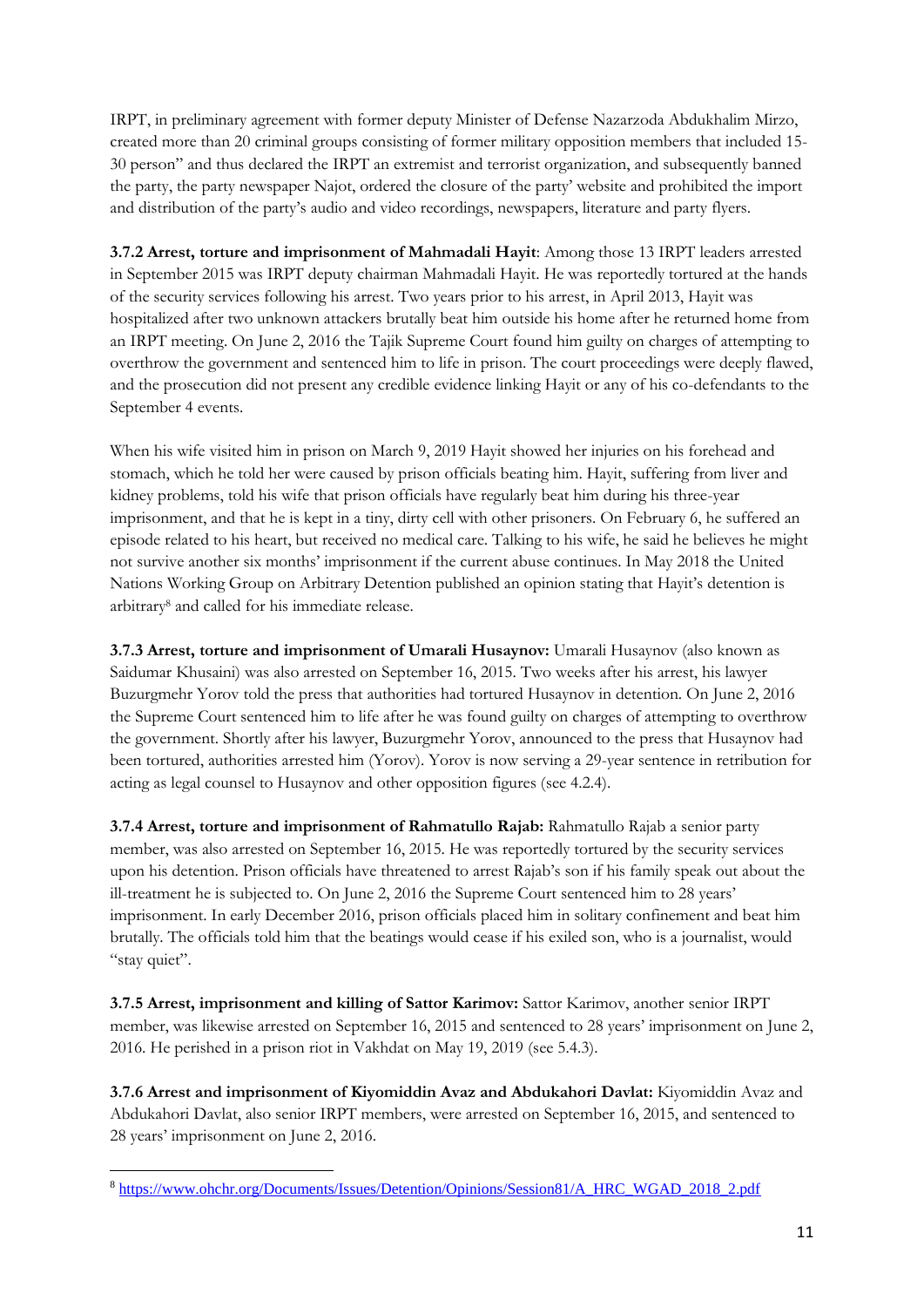**3.7.7 Arrest and imprisonment of other IRPT leaders:** Other party leaders arrested on September 16, 2015 and sentenced on June 2, 2016 include Zubaidollohi Rozik (25 years' imprisonment), Muhamadali Fayzmuhammad (23 years' imprisonment), Vokhidin Kossidin (20 years' imprisonment), Sadiddini Rustam (20 years' imprisonment), Hikmatullo Sayfullozoda (16 years' imprisonment), Muhammadshariv Nabiev (14 years' imprisonment), Abdusamad Gayratov (14 years' imprisonment) and Zarafo Rahmoni (two years' imprisonment, released early).

# **4. Attacks on legal profession:**

During the current human rights crisis, the Tajik authorities have harassed and imprisoned on lengthy terms several lawyers in retribution for their acting or seeking to act, as defense counsel to opposition members. In 2015 a bill was signed into law that puts further strain on the independence of the legal profession.

**4.1 New law regulation legal profession:** On March 18, 2015 the new bill regulating the legal profession was signed into law in Tajikistan. According to the International Commission of Jurists, the law includes several problematic provisions including requirements that all practicing lawyers renew their license with the Qualification Commission under the Justice Ministry and with the lawyers' association<sup>9</sup>, thereby threatening the independence of the qualification process. Indeed, the International Commission of Jurists cites allegations that the Qualification Commission has arbitrarily prevented some candidates from qualifying. The new law also excludes from the legal profession any individual convicted of a crime, and "anyone whose appointment to or employment with State bodies, judicial bodies, bodies of the Ministry of Justice, the Prosecutor's Office, advokatura, other law enforcement bodies, military service has been terminated for violation of the professional oath and committing actions of a corrupt character".

**4.2 Persecution of legal professionals:** In its concluding observations in 2013, the Human Rights Committee cited harassment of lawyers as one of several human rights issues in Tajikistan. In the years since 2013, Tajikistan has continued to harass legal professionals and started imprisoning lawyers defending members of the opposition.

**4.2.1 Arrest and re-arrest of Fakhriddin Zokirov**: On March 6, 2014 law-enforcement officials arrested defense lawyer Fakhriddin Zokirov on fraud charges. At the time of his arrest, Zokirov was acting as defense counsel to opposition leader Zayd Saidov. Authorities released Zokirov after eight months' detention on the condition that he would cease defending Saidov. Then, on August 21, 2015, authorities re-arrested him on charges of extortion. Zokirov denied all allegations against himself. In November, authorities released him after he paid a fine of approximately USD 2000.

**4.2.2 Arrest and imprisonment of Shukhrat Kudratov**: On July 21, 2014 authorities arrested human rights lawyer Shukhrat Kudratov, another member of Zayd Saidov's legal team. On January 13, 2015 he was sentenced to nine years imprisonment after a Dushanbe court found him guilty of bribery and fraud. On August 24, 2018, authorities released Kudratov. Due to his conviction, he is disqualified to practice as a lawyer, in line with the changes in the law of 2015.

 $\overline{a}$ <sup>9</sup> [https://www.icj.org/wp-content/uploads/2016/02/Tajikistan-Independence-of-legal-profession-Publications-](https://www.icj.org/wp-content/uploads/2016/02/Tajikistan-Independence-of-legal-profession-Publications-Reports-Thematic-reports-2016-ENG.pdf)[Reports-Thematic-reports-2016-ENG.pdf](https://www.icj.org/wp-content/uploads/2016/02/Tajikistan-Independence-of-legal-profession-Publications-Reports-Thematic-reports-2016-ENG.pdf)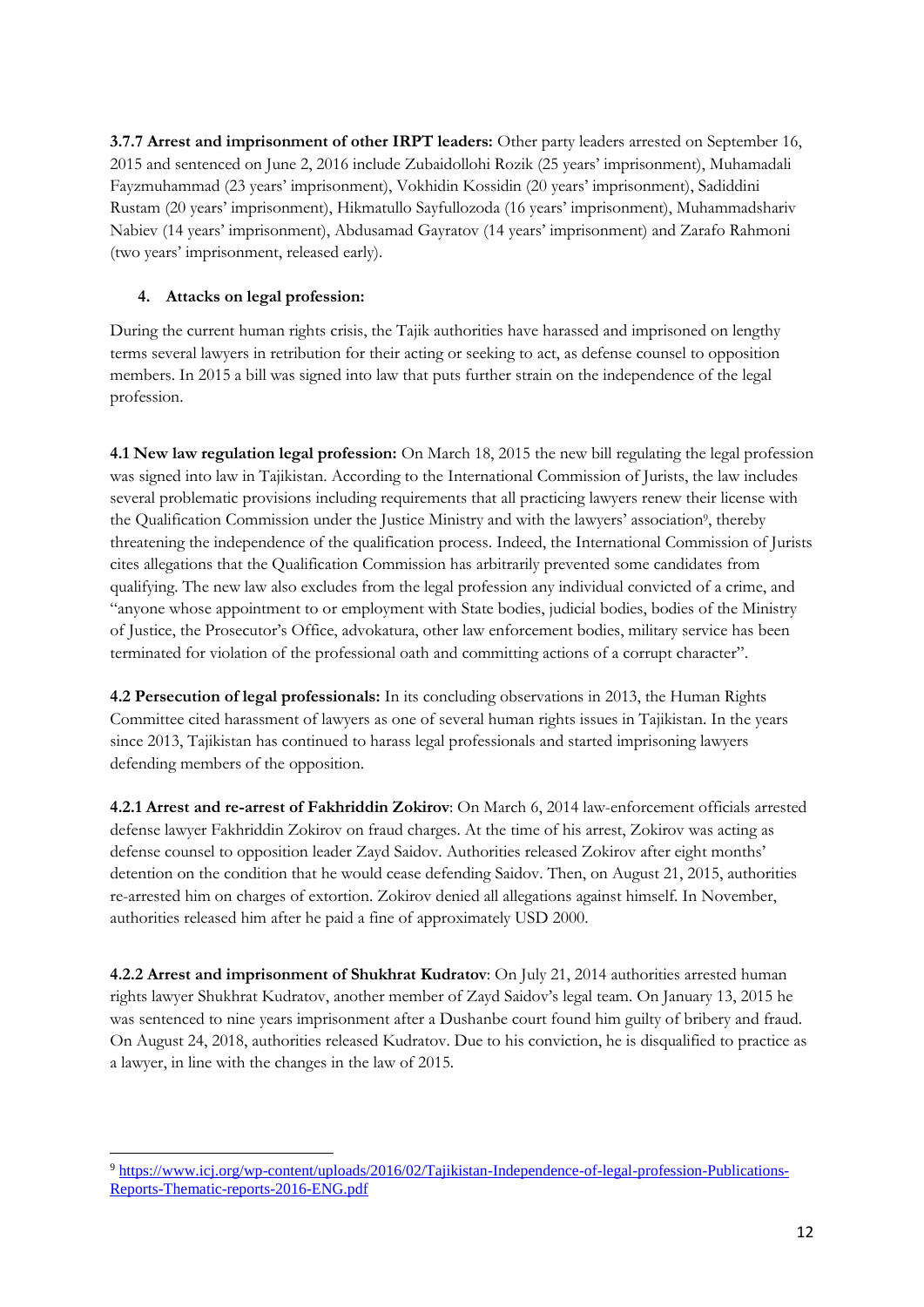**4.2.3 The case of Ekhson Tabarov**: On June 12, 2016, Ekhson Tabarov died in hospital. He was the third member of Zayd Saidov's legal team. Tabarov's health rapidly deteriorated during the last two months of his life after authorities imprisoned two of his sons in retribution for his acting as defense counsel to Saidov. In February 2016, authorities imprisoned his son, Firouz Tabarov for 13 years and six months on charges of promoting anti-state propaganda. On June 2, 2016, authorities imprisoned another of his sons, Daler Tabarov, for six months on charges of failure to report an unspecified crime.

**4.2.4 Arrest, torture and imprisonment of Buzurgmehr Yorov**: On September 28, 2015, authorities arrested defense lawyer Buzurgmehr Yorov who was the lawyer of seven of the arrested IRPT members. On the day prior to his arrest, Yorov told reporters in Dushanbe that authorities had tortured one of his clients, IRPT deputy chairman Saidumar Husaynov, in pre-trial detention. Authorities charged him with swindling and fraud, allegedly taking place in 2010, and, in December 2015, added charges of incitement of national, racial, local, or religious discord and extremism. Upon his arrest, law-enforcement personnel confiscated all documents relating to the defense of the arrested IRPT members. The Norwegian Helsinki Committee has received credible information that Yorov was subjected to torture and other ill-treatment in pre-trial detention.

On October 14, 2015, authorities declared Yorov's case "top secret" thereby confining the court proceedings to behind closed doors. On October 6, 2016, Yorov was sentenced to 23 years' imprisonment following court proceedings closed to the public. On March 16, 2017, a court added a further two years to his sentence for contempt of court and for insulting an official, after he read aloud a classic Tajik poem during the first court proceedings against him. Then, on August 18 of that same year, he was found guilty of further charges – fraud and publicly insulting the president – and sentenced him to an additional twelve years' imprisonment. The combined sentenced for Yorov has been set to 28 years.

Before taking on the defense of the arrested IRPT members, Yorov was already a well-known defense lawyer often engaged in sensitive cases. Prior to his arrest Yorov defended his above-mentioned legal colleague, Fakhriddin Zokirov, as well as Umedjon Salikhov, who was sentenced to 17 years and six months' imprisonment on extremism charges in connection with his alleged membership in the outlawed movement Group 24.

**4.2.5 Arrest and imprisonment of Nuriddin Makhkamov**: On October 22, 2015, Tajik police arrested lawyer Nuriddin Makhkamov, a lawyer who since his colleague's arrest, had sought to act as defense counsel to Buzurgmehr Yorov. Like Yorov, Makhkamov was also charged with swindling, incitement of discord and extremism. Together with Yorov, Makhkamov was found guilty of the charges on October 6, 2016 – he was sentenced to 21 years' imprisonment.

**4.2.6 Harassment and travel ban of Fayzinisso Vokhidova**: On May 14, 2017, Tajik border guards prevented well-known human rights lawyer Fayzinisso Vokhidova from leaving the country, enforcing a travel ban she was placed under by the Tajik regime. Authorities eventually rescinded the travel ban, but continued to routinely harass and interrogate Vokhidova, who regularly expressed critical views. Vokhidova passed away from pneumonia in hospital on January 4, 2019.

# **5. Developments after the ban of the IRPT**

#### **5.1 May 22, 2016 referendum**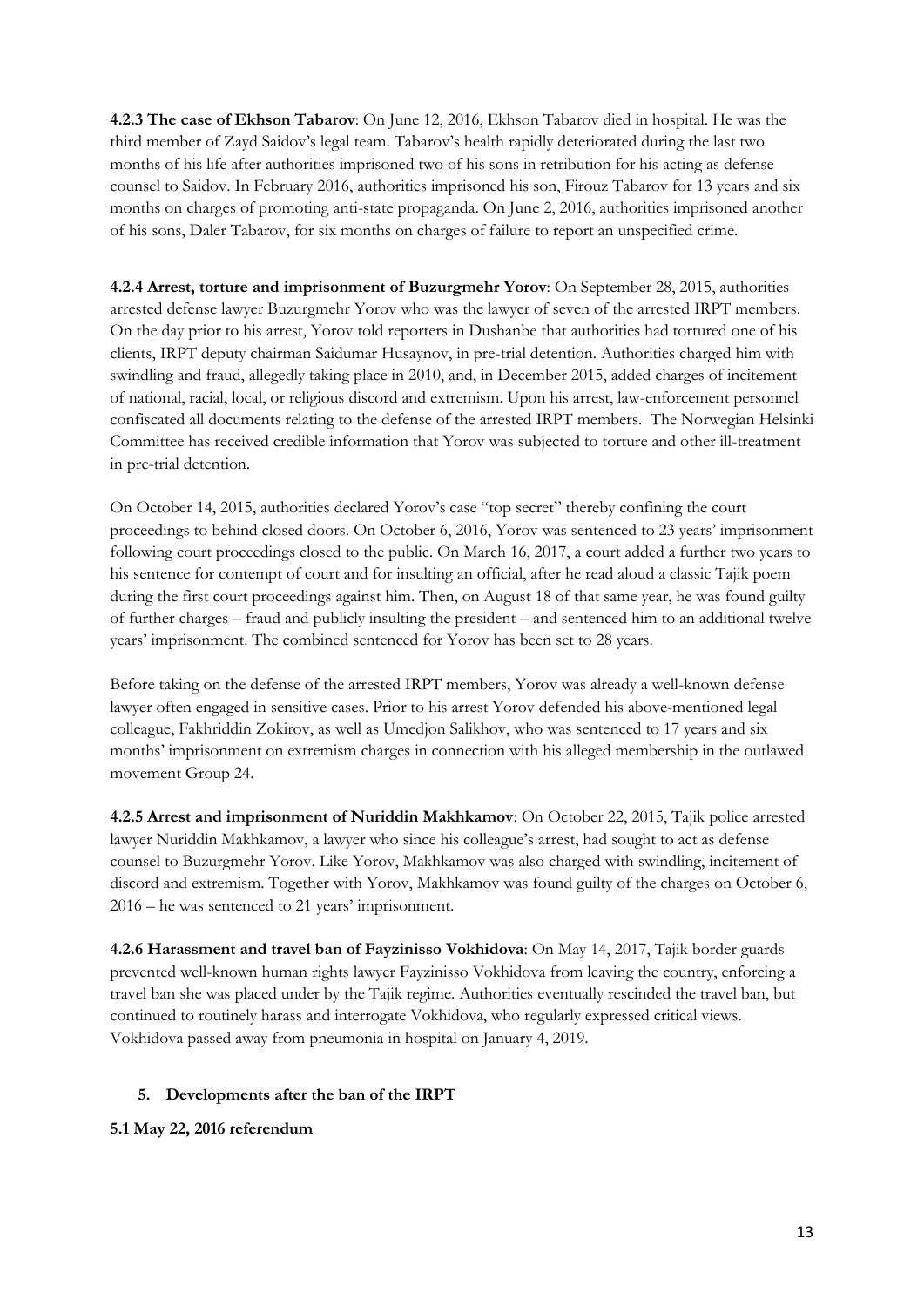With the political opposition outlawed, imprisoned and forced into exile, there was no political force left in Tajikistan to oppose a May 2016 referendum consolidating the ruling regime's grip of power in Tajikistan. On May 22, voters were to vote over a package of 41 amendments to the constitution. According to the authorities, 96,6% voted in favor of the amendments. The OSCE/ODIHR did not observe the referendum. Among the proposed amendments, three changes were of particular significance.

**5.1.2 Lowering the minimum age of the president:** Following the referendum, the required minimum age to become president of the republic of Tajikistan is lowered from 35 to 30. When president Emomali Rahmon's current term ends in 2020, his oldest son, Rustam Emomali (b. 1987) is thus eligible to run for president. Rustam Emomali is currently the mayor of Dushanbe, holds the rank of major general in the military, and has served as head of Tajikistan's anti-corruption agency.

**5.1.3 Lifting presidential term limits:** Another significant change to the constitution, as of the May 2016 referendum, is the lifting of presidential term limits. Prior to the referendum, the constitution set a limit of two presidential terms, with the implication that current president Emomali Rahmon would be required to leave office in 2020. The 2016 amendments allows Rahmon to serve as president indefinitely.

**5.1.4 Banning faith-based parties:** Another significant amendment to the constitution involves a ban of political parties based on a religious platform implicating a definite break with the 1997 inter-Tajik peace accords (a 1999 referendum opened for religiously based parties to allow for political participation of the IRPT as heir to the United Tajik Opposition).

# **5.2 Arrests, extraditions 2016-2019 (including misuse of Interpol)**

While Interpol's Constitution states that the system cannot be used for political purposes, the Tajik government has several times attempted to abuse Interpol in order to forcibly return some individuals to the country, including the chairman of the IRPT, Muhiddin Kabiri. Kabiri's name was posted on the Interpol website in September 2017, as "Wanted by the judicidal authorities of Tajikistan for prosecution/to serve a sentence".<sup>10</sup> Kabiri was also briefly detained at Istanbul Airport for this reason, but Turkish authorities decided to ignore the request and eventually let Kabiri pass unhindered. After receiving asylum in a European country, Interpol removed the "Red Notice" on Kabiri on 2 March 2018.

**5.2.1 Imprisonment of Said Qiyomiddin Ghozi**: During the last week of May 2018, the Supreme Court, following proceedings closed to the public, sentenced Tajik cleric and prominent IRPT member Said Qiyomiddin Ghozi to 25 years' imprisonment. The Supreme Court found him guilty under charges of incitement of national, racial, ethnic or religious discord, public calls to overthrow the government and high treason. In late November 2017, Ghozi was returned from Moscow to Tajikistan. In February 2019, the Supreme Court reduced his sentence to seven years, ostensibly because he had shown repentance and assisted in clearing up grave crimes. On June 18, 2018 Tajik state television aired a broadcast in which Ghozi publicly denounced the IRPT. He perished during the May 19, 2019 prison riot in Khujand.

**5.2.2 Arrest and imprisonment of journalist Khayrullo Mirsaidov:** On December 5, 2017, authorities arrested independent journalist Khayrullo Mirsaidov after he had sent an open letter to president Rahmon on corruption in government bodies. On July 11, 2018 the Khujand City Court found him guilty of embezzlement, forgery and giving false testimony, and sentenced him to 12 years' imprisonment. Following a broad international campaign to free Mirsaidov, the Sughd Regional Court overturned his

<sup>10</sup> <http://enews.fergananews.com/articles/2999>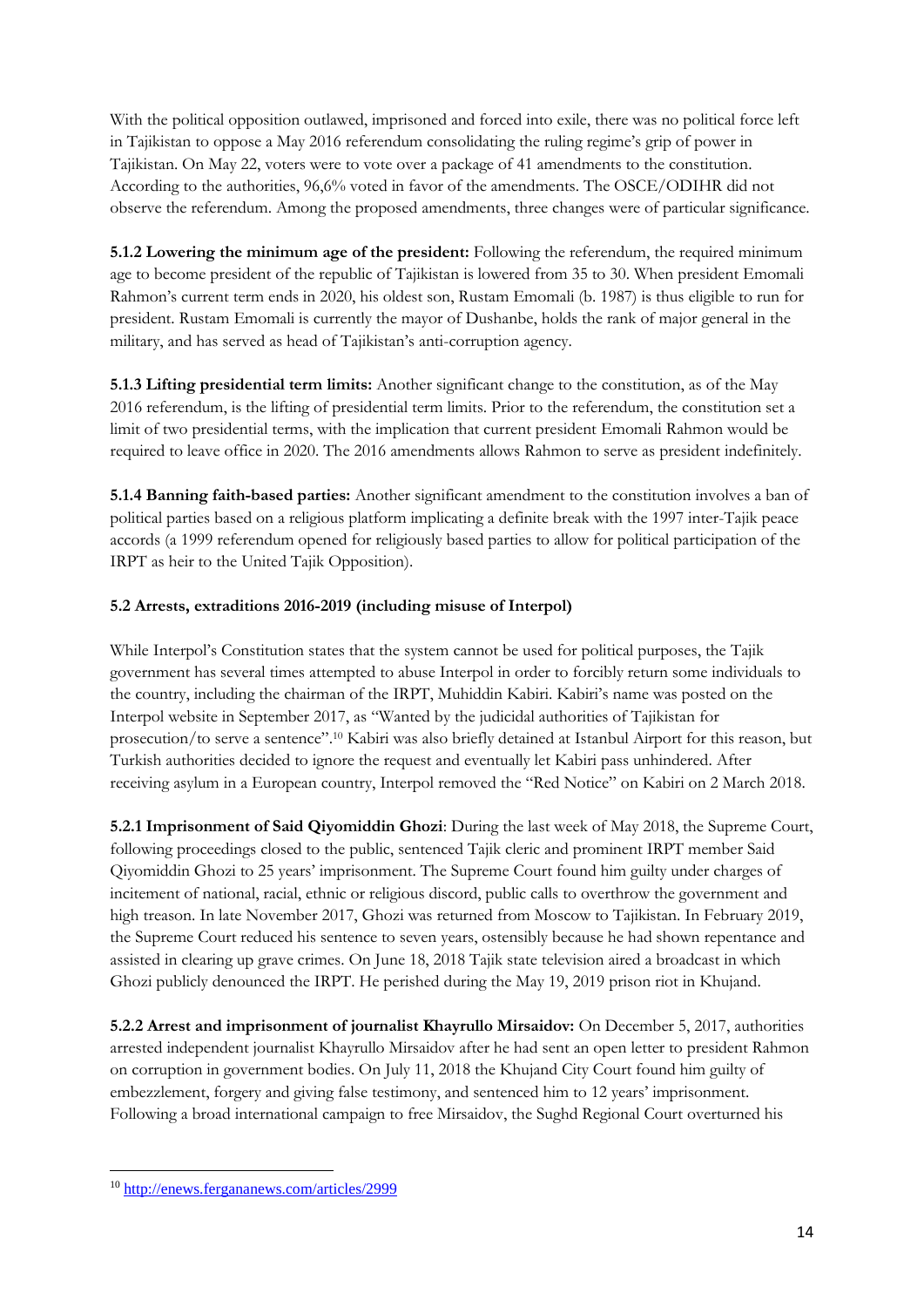sentence and released him without exonerating him on August 22, 2018. He has since been sentenced in absentia to eight months' imprisonment for having left the country unauthorized.

**5.2.3 Seeking the extradition of Parviz Tursunov:** On September 18, 2018, Belarusian migration police detained Parviz Tursunov at Minsk International Airport pursuant to a Tajik extradition request. Tursunov found himself in the authorities' crosshairs in 2011, when he, then a professional football player, was ousted from the Khayr football team after he refused to shave his beard. He later relocated to the United Arab Emirates and Turkey, before deciding to travel to Europe through Belarus in September 2018. Following international attention to Tursunov's case, Belarusian authorities dismissed Tajikistan's extradition request and released him.

**5.2.4 Forced return of Namunjon Sharipov:** On February 16, 2018, Turkish authorities delivered IRPT activist Namunjon Sharipov to Tajik officials in Istanbul. The latter took him to the airport and forced him onto a plane to Tajikistan. Turkish police initially detained him on February 5 of that same year. Following three days' detention by the Ministry of Internal Affairs, Sharipov was released.

**5.2.5 Forced return, torture and release of Sharofiddin Gadoev:** On February 14, 2019, Russian security officials abducted, blindfolded and beat Tajik activist Sharofiddin Gadoev, before forcing him onto a plane to Tajikistan, inside which Tajik security officials took custody of him. In the airplane, the Tajik officials placed a bag over his head. Upon arrival he was detained by the Interior Ministry. In Tajikistan, officials forced Gadoev to record videos stating he had voluntarily returned to Tajikistan. After massive international attention, Tajik authorities released Gadoev and allowed him to leave the country. He was back in Europe on March 2, 2019. Gadoev, residing in Europe, is an activist with Group 24. He claims he was lured to Moscow by Russian security officials telling him he would participate in a political dialogue about the future of Tajikistan.

#### **5.3 Family Persecution**

During the current human rights crisis, most government critics and opposition members have either been imprisoned or driven into exile. Notwithstanding the current crackdown on the opposition, the remaining Tajik opposition, although exiled, remains well organized and active outside the country. Apart from seeking the extradition of abroad-based opposition members, Tajik authorities typically retaliate against their relatives remaining inside Tajikistan.

**5.3.1 Family persecution related to 2016 Human Dimension Implementation Meeting:** During the annual Human Dimension Implementation Meeting of 2016, which took place from September 19-30, several Tajik activists in exile participated, sharing stories of government persecution. Activists also organized a silent protest at the meeting, showing placards of imprisoned opposition members. Reacting to the participation of Tajik activists and opposition members at the meeting, the Tajik delegation left the conference on September 22, protesting that the OSCE had opened for the participation of the opposition. After some of the protests organized by the Tajik activists at the conference, their relatives back home were harassed and intimidated.

**5.3.1.1 Persecution of family of Ilhomjon Yakubov**: On September 20, 2016 authorities in Khujand detained overnight the mother, brother and sisters of exiled IRPT member Ilhomjon Yakubov. In detention, they were interrogated and intimidated by security officials who threatened to "destroy them" if Yakubov would continue to publicly criticize the regime. Then, on September 22, a crowd of approximating 200 people descended on the family home in Khujand, hurling abuse labeling Yakubov an enemy of the people, a terrorist and a traitor. According to eye-witness reports, some members of the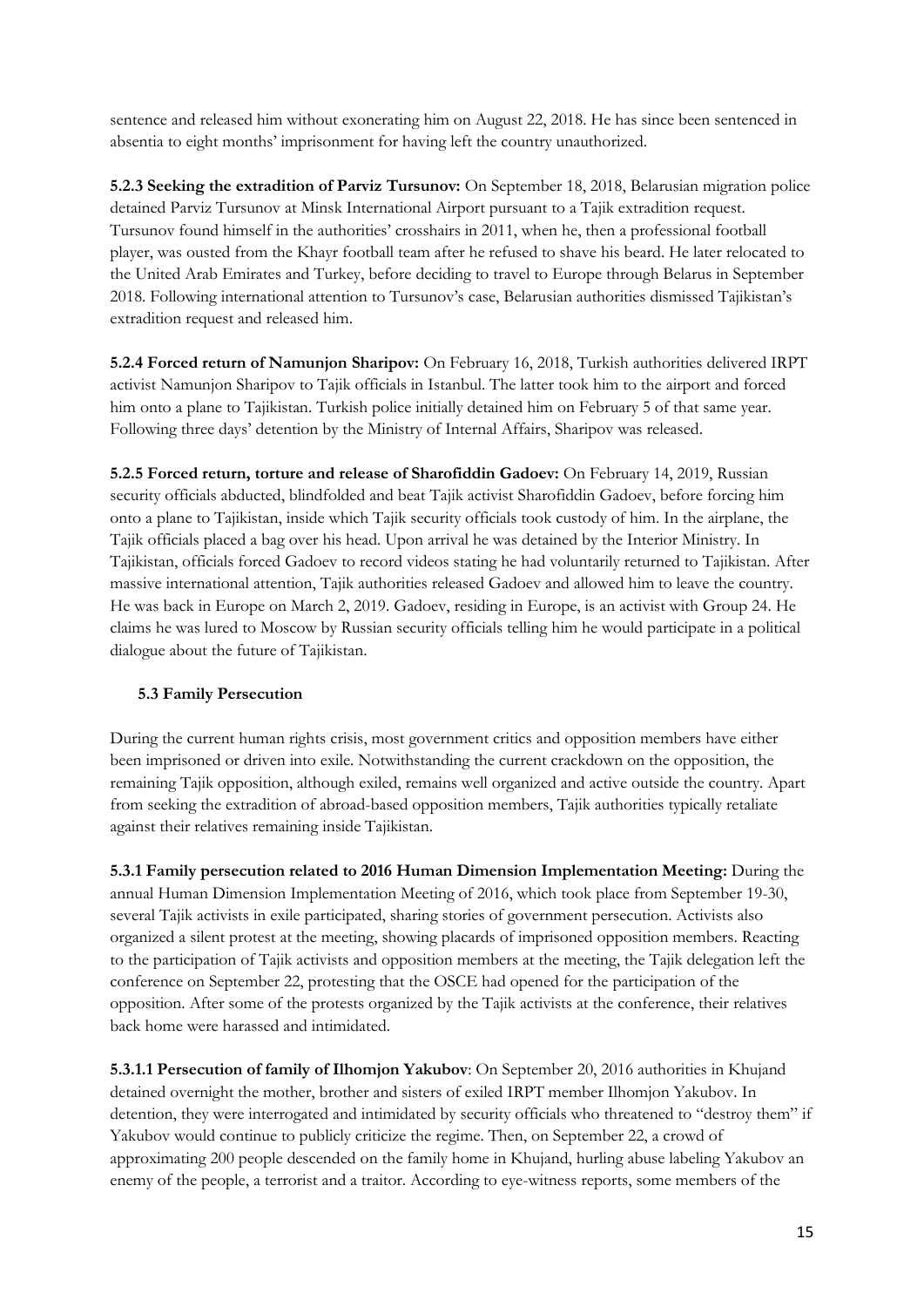crowd unsuccessfully tried to break into the family home. The crowd returned the next day with some members of the mob throwing rocks at the family home and once again attempting unsuccessfully to break in. On September 26, officials threatened the family that they would confiscated their property in the case that Yakubov would not voluntarily return to Tajikistan. On September 27, once again a crowd gathered outside the family home, shouting abuse. In the following months, several of Yakubov's relatives were forced to flee from Tajikistan as pressure mounted on them. The security service also confiscated the property of some of his relatives.

**5.3.1.2 Persecution of family of Shabnam Khudoydodova:** On September 20, a crowd gathered in the class room of activist Shabnam Khudoydodova's (see 3.5.6) then nine-year-old daughter, taunted her and followed her home. Then, a "demonstration", took place outside the family home with the crowd shouting that Khudoydodova should be prosecuted. The next day, the mob returned, this time hurling rocks at the house with some crowd members breaking into the home. At least three of Khudoydodova's relatives were beaten by the mob. Members of the mob also threatened to burn the house down.

**5.3.1.3 Persecution of family of Vaisiddin Odinaev**: Following his presentation at a side-event on the conference, the Dushanbe-based relatives of Vaisiddin Odinaev were interrogated and harassed by authorities in Tajikistan. At the event, Odinaev spoke, among other things, about the disappearance in Russia of his brother, Ekhson Odinaev (see 4.4), an activist with Group 24 and Youth for the Revival of Tajikistan.

**5.3.2 Family persecution continues in second half of 2016:** Through the second half of 2016, authorities in Tajikistan continued to persecute family members of outspoken abroad-based critics.

**5.3.2.1 Persecution of family of Shukhrat Rahmatullo**: In early December 2016, prison officials subjected imprisoned IRPT leader Rahmatullo Rajab (see 3.7.4) to brutal beatings. They let him know that he was beating as retribution for his son's reporting. Rajab's sons, Shukhrat Rahmatullo, is an abroadbased journalist with the opposition TV station Payom.net, well known for reporting on political developments inside Tajikistan. While beating Rajab, prison officials told him the beatings would end if his son would "stay quiet".

**5.3.2.2 Continued persecution of family of Vaisiddin Odinaev:** On December 6, 2016, lawenforcement officials in Hissar, Tajikistan, detained then 75-year-old Kudrat Oev and subsequently interrogated him for five hours. Oev is the grandfather of exiled Tajik activist Vaisiddin Odinaev (see 5.3.1.3) who had recently peacefully demonstrated against the Tajik regime during a December 1 state visit of president Rahmon to Prague. Oev is also the grandfather of disappeared Tajik activist Ekhson Odinaev (see 4.4).

**5.3.3 Family persecution related to 2017 Dortmund event:** On July 9, 2017 a number of exiled Tajik opposition activist attended a conference in Dortmund, Germany marking the twentieth anniversary of the Tajik Peace Accords. In the days prior to and following the event, state officials harassed family members of the opposition activists at the conference.

**5.3.3.1 Persecution of family of Janntulloh Komilov:** In Dangara on July 7, 2017 law-enforcement officials intimidated the family of Germany-based opposition activist Jannatulloh Komilov and threatened to confiscate the family home. Two days later police detained Komilov's father in low overnight.

**5.3.3.2 Persecution of family of Bobojon Kayumov**: In Kulob, the security service threatened to demolish the family home of exiled IRPT member Bobojon Kayumov, unless the latter would cease his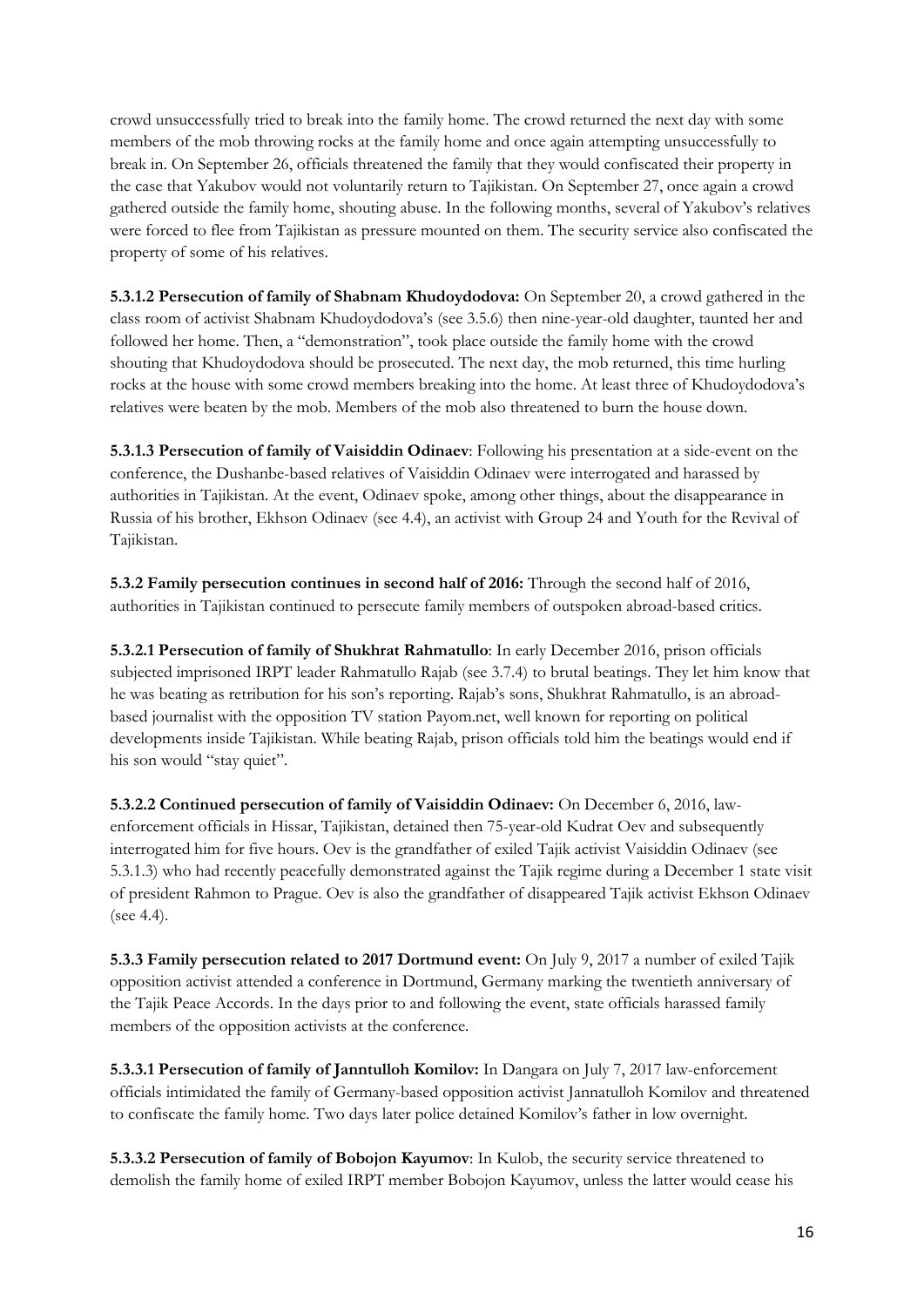opposition activities. They also forced his parents to record a video in which they condemned their son and his activities.

**5.3.3.3 Persecution of family of Jamshed Yorov:** In Vahdat, on the fay following the Dortmund event, the security service threatened to rape the 15-year-old daughter of Jamshed Yorov, a Germany-based lawyer and the brother of imprisoned lawyer Buzurgmehr Yorov (see 4.2.4).

**5.3.3.4 Persecution of family of Islomiddin Saidov:** On July 8, the ecurity service detained the father of Poland-based IRPT member Islomiddin Saidov, interrogated him and leveled threatened to take "necessary actions" against Saidov. On July 9 and 10, officials berated his father in front of a group of socalled concerned citizen.

State officials furthermore harassed and threatened family members of exiled activists in the Khatlon Region, in Khujand, in Rudaki and in Dushanbe.

**5.3.4 Travel ban on activist's daughter:** On August 4, 2018, the daughter and mother of Shabnam Khudoydodova, an independent Tajik activist in exile, boarded a plane in the Dushanbe airport. Their ultimate destination was Warsaw, where they where to reunite with Khudoydodova who has political asylum in Poland. Before the plane took off, officers from the security services entered the plane and removed them from the flight. They were subsequently interrogated for hours, told they were on a list of wanted persons and banned from leaving the country. Following international attention to the travel ban, Tajik authorities, on August 11, 2018, gave them new tickets and allowed them to leave the country.

**5.3.5 Travel ban on IRPT chairman's grandson:** Four-year old Ibrohim Hamza Tillozoda is the grandson of IRPT chairman Mukhiddin Kabiri and the son of IRPT member Ruhullo Tillozoda. Hamza has been suffering from cancer for several years, and in 2018 his prognosis looked bleak. The cancer was life threatening and doctors in Tajikistan unable to successfully threat him. The family and medical experts abroad considered treatment abroad the only way to save his life. Tajik authorities confiscated the family's travel documents in late 2015, placing a de-facto travel ban on them. After international pressure the Tajik authorities issued the family travel documents and allowed them to leave the country.

#### **5.4 Violent events 2016-2019**

**5.4.1 July 29, 2018 terror attacks:** In a tragic event on July 29, 2018 five Islamic extremists attacked and killed four western touring cyclists and injured a further two. The attackers drove their car into the foreign cyclists and then exited the car and proceeded to stab the victims. Following the attack, the Islamic State news agency published a video in which the five attackers pledge allegiance to Islamic State caliph Abu Bakr al-Baghdadi. Tajik authorities, however, attempted to pin the attack on the IRPT, without presenting any credible evidence. The Prosecutor General issued a statement alleging that the attackers, in a bid to "remove suspicions from the terrorist organization Islamic Revival Party" carried out the terrorist act under cover of allegiance to the Islamic State<sup>11</sup>.

**5.4.2 November 7, 2018 prison riot:** Close to midnight on November 7, 2018 a prison riot broke out in high-security prison No. 3/3 in the northern city of Khujand. Circumstances surrounding the riot remain unclear as the Tajik government has not allowed for an independent investigation into the events and has not released much information on the riot. On November 22, at a press conference in Brussels, Tajik

 $\overline{a}$ <sup>11</sup> [http://www.prokuratura.tj/en/news-eng/848-zayavlenie-generalnoj-prokuratury-respubliki-tadzhikistan-](http://www.prokuratura.tj/en/news-eng/848-zayavlenie-generalnoj-prokuratury-respubliki-tadzhikistan-18.html)[18.html](http://www.prokuratura.tj/en/news-eng/848-zayavlenie-generalnoj-prokuratury-respubliki-tadzhikistan-18.html)